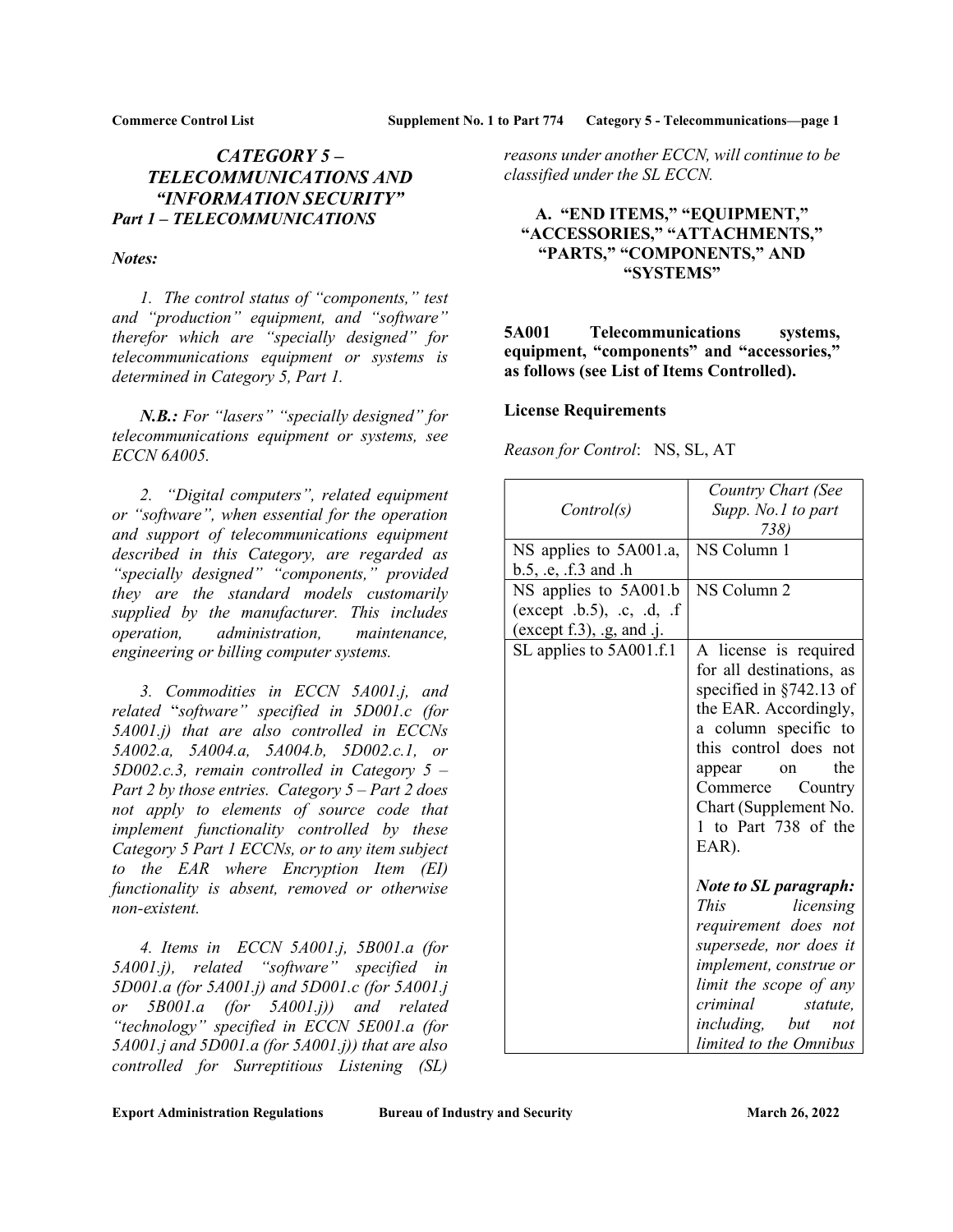|                                    | Safe Streets Act of |
|------------------------------------|---------------------|
|                                    | 1968, as amended.   |
| AT applies to entire   AT Column 1 |                     |
| entry                              |                     |

## Reporting Requirements

See § 743.1 of the EAR for reporting requirements for exports under License Exceptions, and Validated End-User authorizations.

List Based License Exceptions (See Part 740 for a description of all license exceptions)

- *LVS*: N/A for 5A001.a, b.5, .e, f.3 and .h; \$5000 for 5A001.b.1, .b.2, .b.3, .b.6, .d, f.2, f.4, and .g; \$3000 for 5A001.c.
- GBS: Yes, except 5A001.a, b.5, e, and h.
- ACE: Yes for 5A001.j, except to Country Group E:1 or E:2. See §740.22 of the EAR for eligibility criteria

### Special Conditions for STA

STA: License Exception STA may not be used to ship any commodity in 5A001.j to any of the destinations listed in Country Group A:5 or A:6 (See Supplement No. 1 to part 740 of the EAR), or any commodity in 5A001.b.3, .b.5 or .h to any of the destinations listed in Country Group A:6 (See Supplement No.1 to part 740 of the EAR).

### List of Items Controlled

Related Controls: (1) See USML Category XI for controls on direction-finding "equipment" including types of "equipment" in ECCN 5A001.e and any other military or intelligence electronic

"equipment" that is "subject to the ITAR." (2) See USML Category  $XI(a)(4)(iii)$  for controls on electronic attack and jamming "equipment" defined in 5A001.f and .h that are subject to the ITAR. (3) See also ECCNs 5A101, 5A980, and 5A991. Related Definitions: N/A Items:

a. Any type of telecommunications equipment having any of the following characteristics, functions or features:

 a.1. "Specially designed" to withstand transitory electronic effects or electromagnetic pulse effects, both arising from a nuclear explosion;

 a.2. Specially hardened to withstand gamma, neutron or ion radiation;

 a.3. "Specially designed" to operate below 218 K (-55 $^{\circ}$ C); or

a.4. "Specially designed" to operate above 397 K (124° C);

Note: 5A001.a.3 and 5A001.a.4 apply only to electronic equipment.

b. Telecommunication systems and equipment, and "specially designed" "components" and "accessories" therefor, having any of the following characteristics, functions or features:

 b.1 Being underwater untethered communications systems having any of the following:

 b.1.a. An acoustic carrier frequency outside the range from 20 kHz to 60 kHz;

 b.1.b. Using an electromagnetic carrier frequency below 30 kHz; or

 b.1.c. Using electronic beam steering techniques; or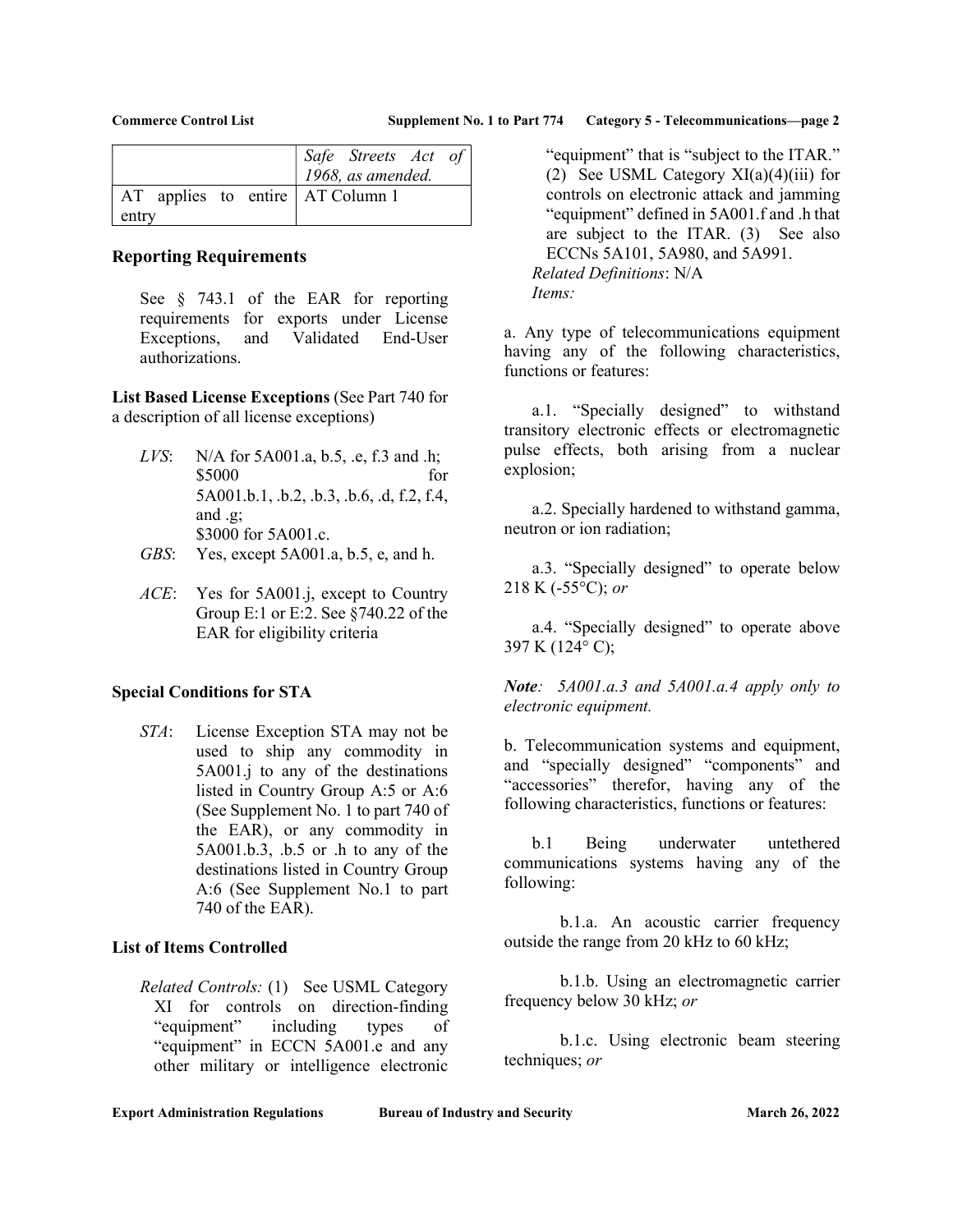b.1.d. Using "lasers" or light-emitting diodes (LEDs), with an output wavelength greater than 400 nm and less than 700 nm, in a "local area network";

 b.2. Being radio equipment operating in the 1.5 MHz to 87.5 MHz band and having all of the following:

 b.2.a.. Automatically predicting and selecting frequencies and "total digital transfer rates" per channel to optimize the transmission; and

 b.2.b. Incorporating a linear power amplifier configuration having a capability to support multiple signals simultaneously at an output power of 1 kW or more in the frequency range of 1.5 MHz or more but less than 30 MHz, or 250 W or more in the frequency range of 30 MHz or more but not exceeding 87.5 MHz, over an "instantaneous bandwidth" of one octave or more and with an output harmonic and distortion content of better than -80 dB;

b.3. Being radio equipment employing<br>"spread spectrum" techniques, including techniques, including "frequency hopping" techniques, not controlled in 5A001.b.4 and having any of the following :

 b.3.a. User programmable spreading codes; or

 b.3.b. A total transmitted bandwidth which is 100 or more times the bandwidth of any one information channel and in excess of 50 kHz;

Note: 5A001.b.3.b does not control radio equipment "specially designed" for use with any of the following:

 a. Civil cellular radio-communications systems; or

 b. Fixed or mobile satellite Earth stations for commercial civil telecommunications.

Note: 5A001.b.3 does not control equipment operating at an output power of 1 W or less.

 b.4. Being radio equipment employing ultrawideband modulation techniques, having user programmable channelizing codes, scrambling codes, or network identification codes and having any of the following:

 b.4.a. A bandwidth exceeding 500 MHz; or

 b.4.b. A "fractional bandwidth" of 20% or more;

 b.5. Being digitally controlled radio receivers having all of the following:

b.5.a. More than 1,000 channels;

 b.5.b. A 'channel switching time ' of less than 1 ms;

 b.5.c. Automatic searching or scanning of a part of the electromagnetic spectrum; and

 b.5.d. Identification of the received signals or the type of transmitter; or

Note: 5A001.b.5 does not control radio equipment "specially designed" for use with civil cellular radio-communications systems.

Technical Note: 'Channel switching time': the time (i.e., delay) to change from one receiving frequency to another, to arrive at or within  $\pm 0.05\%$  of the final specified receiving frequency. Items having a specified frequency range of less than  $\pm 0.05\%$  around their center frequency are defined to be incapable of channel frequency switching.

 b.6. Employing functions of digital "signal processing" to provide 'voice coding' output at rates of less than 700 bit/s.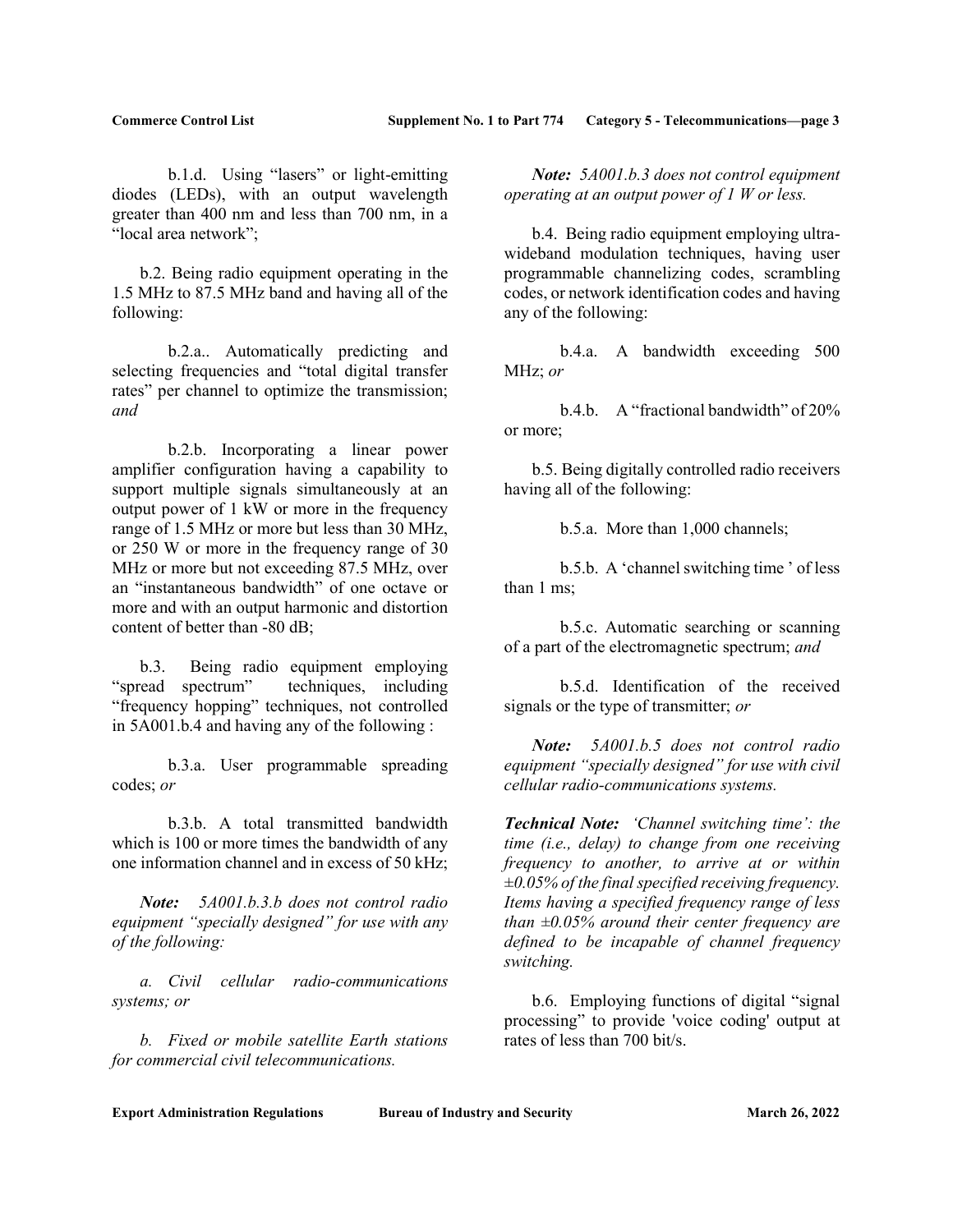### Technical Notes:

 1. For variable rate 'voice coding', 5A001.b.6 applies to the 'voice coding' output of continuous speech.

 2. For the purpose of 5A001.b.6, 'voice coding' is defined as the technique to take samples of human voice and then convert these samples of human voice into a digital signal taking into account specific characteristics of human speech.

c. Optical fibers of more than 500 m in length and specified by the manufacturer as being capable of withstanding a 'proof test' tensile stress of 2 x  $10^9$  N/m<sup>2</sup> or more;

 $N.B.:$  For underwater umbilical cables, see 8A002.a.3.

Technical Note: 'Proof Test': on-line or offline production screen testing that dynamically applies a prescribed tensile stress over a 0.5 to 3 m length of fiber at a running rate of 2 to 5  $m/s$ while passing between capstans approximately 150 mm in diameter. The ambient temperature is a nominal 293 K (20 $\degree$ C) and relative humidity 40%. Equivalent national standards may be used for executing the proof test.

d. "Electronically steerable phased array antennae" as follows:

 d.1. Rated for operation above 31.8 GHz, but not exceeding 57 GHz, and having an Effective Radiated Power (ERP) equal to or greater than +20 dBm (22.15 dBm Effective Isotropic Radiated Power (EIRP));

 d.2. Rated for operation above 57 GHz, but not exceeding 66 GHz, and having an ERP equal to or greater than  $+24$  dBm (26.15 dBm EIRP);

 d.3. Rated for operation above 66 GHz, but not exceeding 90 GHz, and having an ERP equal to or greater than +20 dBm (22.15 dBm EIRP);

d.4. Rated for operation above 90 GHz;

Note 1: 5A001.d does not control 'electronically steerable phased array antennae' for landing systems with instruments meeting ICAO standards covering Microwave Landing Systems (MLS).

Note 2: 5A001.d does not apply to antennae specially designed for any of the following:

a. Civil cellular or WLAN radiocommunications systems;

b. IEEE 802.15 or wireless HDMI; or

 c. Fixed or mobile satellite earth stations for commercial civil telecommunications.

 Technical Note: For the purposes of 5A001.d 'electronically steerable phased array antenna' is an antenna which forms a beam by means of phase coupling, (i.e., the beam direction is controlled by the complex excitation coefficients of the radiating elements) and the direction of that beam can be varied (both in transmission and reception) in azimuth or in elevation, or both, by application of an electrical signal.

e. Radio direction finding equipment operating at frequencies above 30 MHz and having all of the following, and "specially designed" "components" therefor:

 e.1. "Instantaneous bandwidth" of 10 MHz or more; and

 e.2. Capable of finding a Line Of Bearing (LOB) to non-cooperating radio transmitters with a signal duration of less than 1 ms;

f. Mobile telecommunications interception or jamming equipment, and monitoring equipment therefor, as follows, and "specially designed" "components" therefor: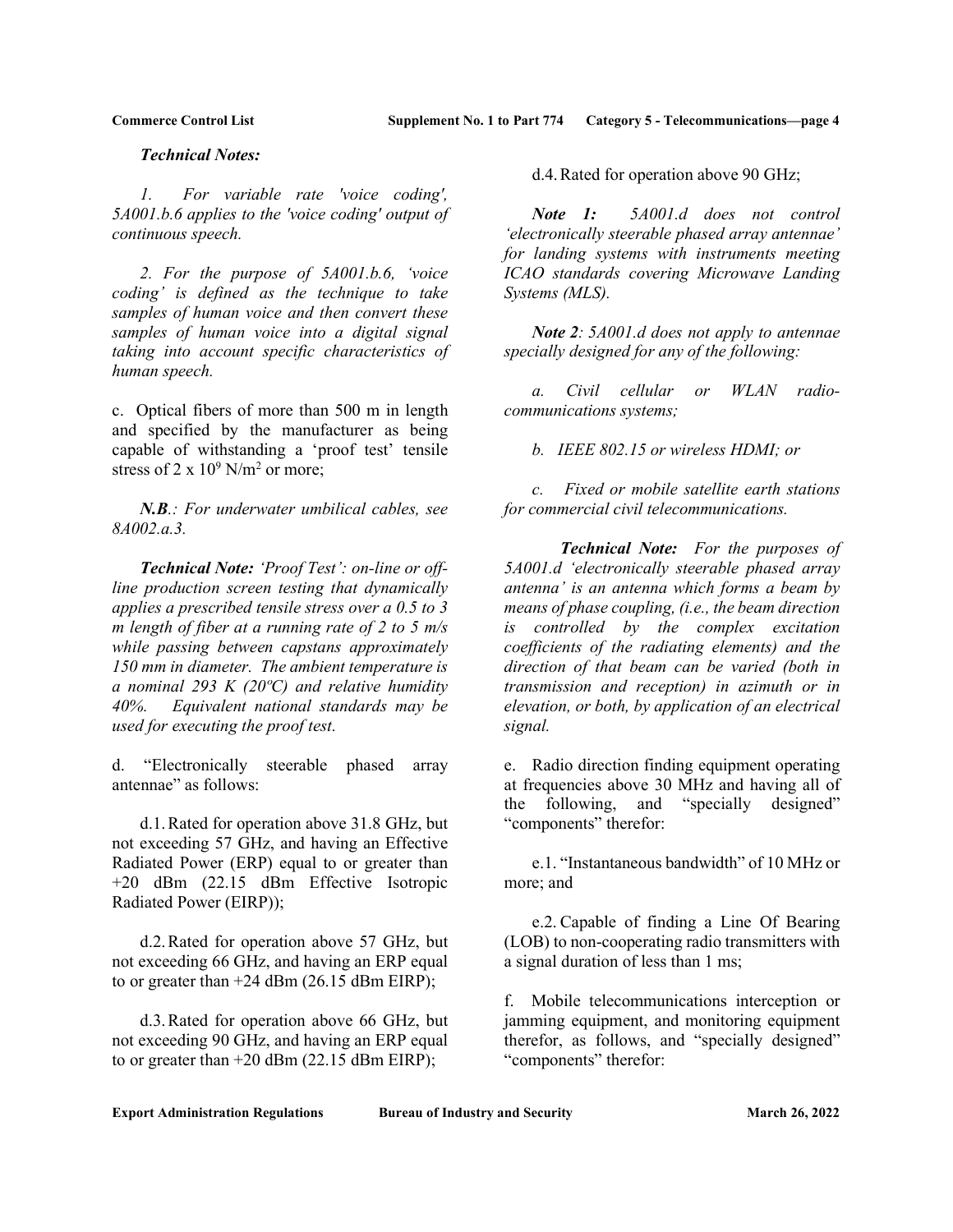f.1. Interception equipment designed for the extraction of voice or data, transmitted over the air interface;

 f.2. Interception equipment not specified in 5A001.f.1, designed for the extraction of client device or subscriber identifiers (e.g., IMSI, TIMSI or IMEI), signaling, or other metadata transmitted over the air interface;

 f.3. Jamming equipment "specially designed" or modified to intentionally and selectively interfere with, deny, inhibit, degrade or seduce mobile telecommunication services and performing any of the following:

 f.3.a. Simulate the functions of Radio Access Network (RAN) equipment;

 f.3.b. Detect and exploit specific characteristics of the mobile telecommunications protocol employed (e.g., GSM); or

 f.3.c. Exploit specific characteristics of the mobile telecommunications protocol employed (e.g., GSM);

 f.4. Radio Frequency (RF) monitoring equipment designed or modified to identify the operation of items specified in 5A001.f.1, 5A001.f.2 or 5A001.f.3.

Note: 5A001.f.1 and 5A001.f.2 do not apply to any of the following:

 a. Equipment "specially designed" for the interception of analog Private Mobile Radio (PMR), IEEE 802.11 WLAN;

 b. Equipment designed for mobile telecommunications network operators; or

 c. Equipment designed for the "development" or "production" of mobile telecommunications equipment or systems.

N.B. 1: See also the International Traffic in Arms Regulations (ITAR) (22 CFR Parts 120- 130). For items specified by 5A001.f.1 (including as previously specified by 5A001.i), see also5A980 and the U.S. Munitions List (22 CFR part 121).

N.B. 2: For radio receivers see 5A001.b.5.

g. Passive Coherent Location (PCL) systems or equipment, "specially designed" for detecting and tracking moving objects by measuring reflections of ambient radio frequency emissions, supplied by non-radar transmitters.

Technical Note: Non-radar transmitters may include commercial radio, television or cellular telecommunications base stations.

Note: 5A001.g. does not control:

a. Radio-astronomical equipment; or

 b. Systems or equipment, that require any radio transmission from the target.

h. Counter Improvised Explosive Device (IED) equipment and related equipment, as follows:

 h.1. Radio Frequency (RF) transmitting equipment, not specified by 5A001.f, designed or modified for prematurely activating or preventing the initiation of Improvised Explosive Devices (IEDs);

 h.2. Equipment using techniques designed to enable radio communications in the same frequency channels on which co-located equipment specified by 5A001.h.1 is transmitting.

 N.B.: See also Category XI of the International Traffic in Arms Regulations (ITAR) (22 CFR Parts 120-130).

i. [Reserved]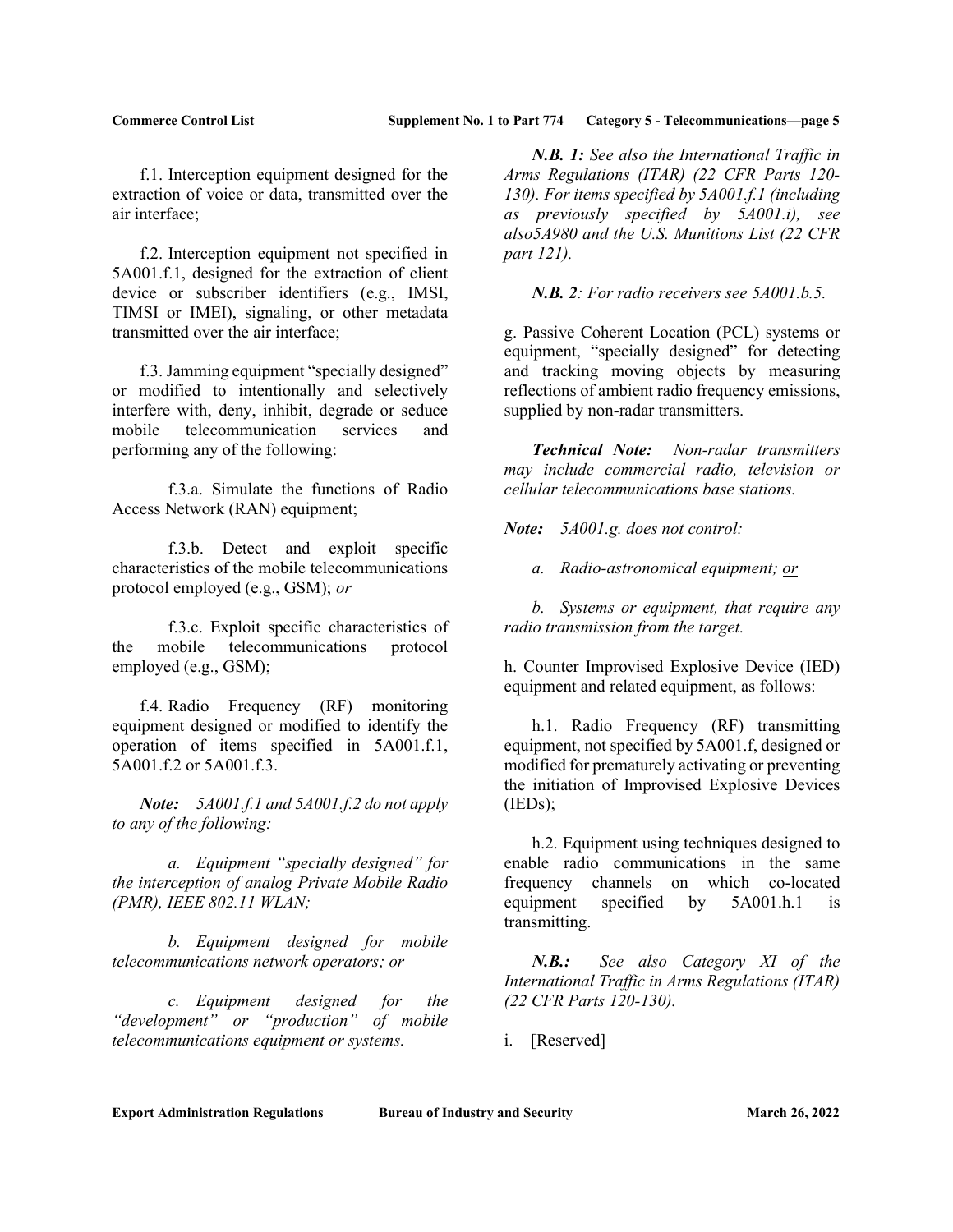N.B.: See 5A001.f.1 for items previously specified by 5A001.i.

j. IP network communications surveillance systems or equipment, and "specially designed" components therefor, having all of the following:

j.1. Performing all of the following on a carrier class IP network (e.g., national grade IP backbone):

j.1.a. Analysis at the application layer (e.g., Layer 7 of Open Systems Interconnection (OSI) model (ISO/IEC 7498-1));

j.1.b. Extraction of selected metadata and application content (e.g., voice, video, messages, attachments); and

j.1.c. Indexing of extracted data; and

j.2. Being "specially designed" to carry out all of the following:

j.2.a. Execution of searches on the basis of "hard selectors"; and

j.2.b. Mapping of the relational network of an individual or of a group of people.

Note: 5A001.j does not apply to "systems" or "equipment", "specially designed" for any of the following:

- a. Marketing purpose;
- b. Network Quality of Service (QoS); or

c. Quality of Experience (QoE).

N.B.: See also the International Traffic in Arms Regulations (ITAR) (22 CFR Parts 120- 130). Defense articles described in USML Category  $XI(b)$  are "subject to the ITAR."

5A101 Telemetering and telecontrol equipment, including ground equipment, designed or modified for unmanned aerial vehicle (including cruise missiles, target drones, and reconnaissance drones) or rocket systems (including ballistic missiles, space launch vehicles, and sounding rockets) capable of a maximum "range" equal to or greater than 300 km.

### License Requirements

Reason for Control: MT, AT

| Control(s)                 | Country Chart<br>(See Supp. No. |
|----------------------------|---------------------------------|
|                            | $1$ to part 738)                |
| MT applies to entire entry | MT Column 1                     |
| AT applies to entire entry | AT Column 1                     |

List Based License Exceptions (See Part 740 for a description of all license exceptions)

 $LVS:$  N/A GBS: N/A

#### List of Items Controlled

 Related Controls: N/A Related Definitions: N/A Items:

The list of items controlled is contained in the ECCN heading.

#### NOTE: 5A101 does not control:

 1. Telecontrol equipment "specially designed" to be used for remote control of recreational model planes, boats or vehicles and having an electric field strength of not more than 200 microvolts per meter at a distance of 500 meters;

 2. Equipment designed or modified for manned aircraft or satellites;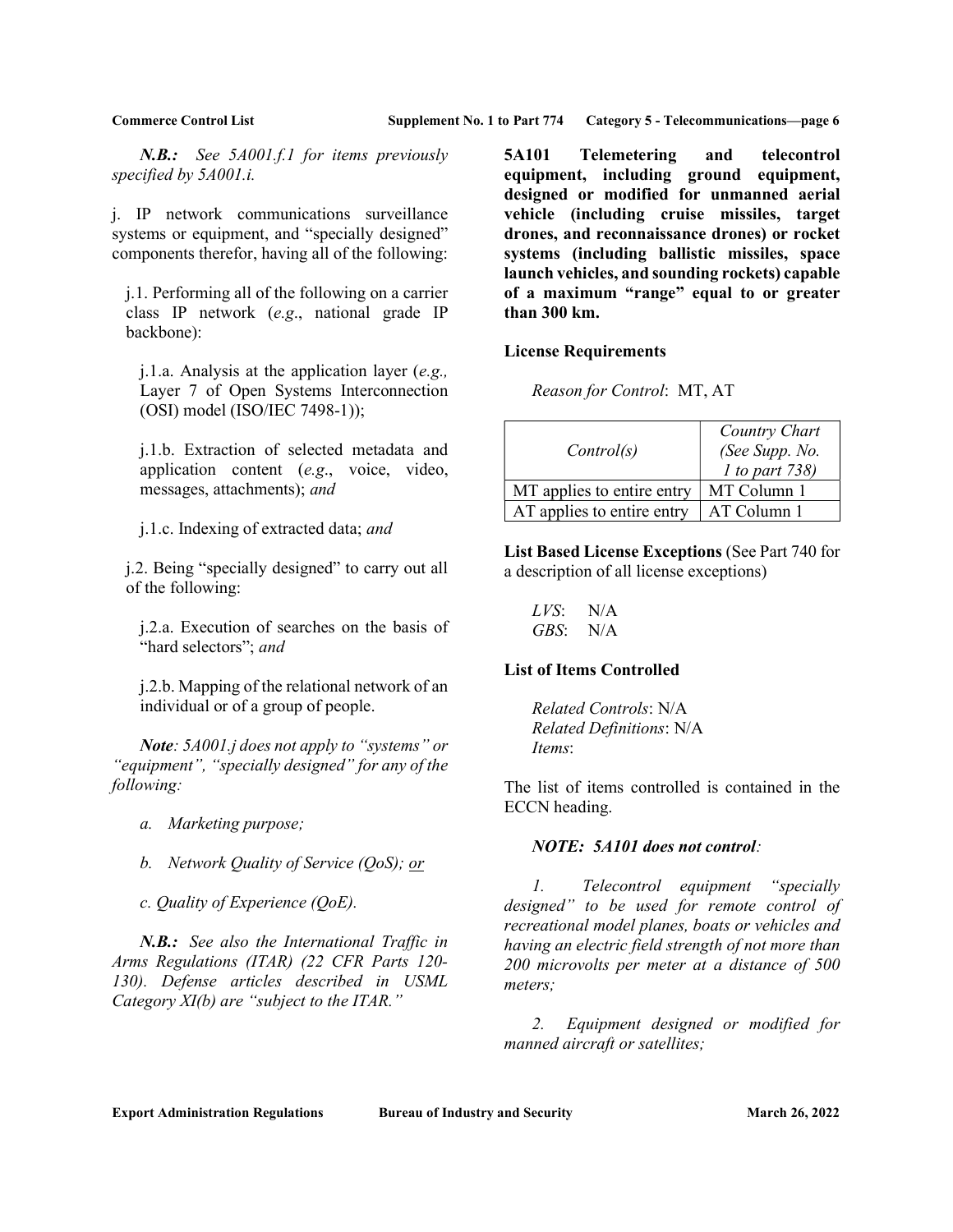3. Ground based equipment designed or modified for terrestrial or marine applications;

 4. Equipment designed for commercial, civil, or safety of life (e.g., data integrity or flight safety) Global Navigation Satellite System services.

NOTE: ECCN 5A101 does not include items not designed or modified for unmanned aerial vehicles (including cruise missiles, target drones, and reconnaissance drones) or rocket systems (including ballistic missiles, space launch vehicles and sounding rockets) capable of a maximum "range" equal to or greater than 300km (e.g., telemetry circuit cards limited by design to reception only and designed for use in personal computers).

5A611 Telecommunications equipment, and "parts," "components," "accessories," and "attachments" "specially designed" therefor, "specially designed" for a military application that are not enumerated in any USML category are controlled by ECCN 3A611.

5A980 Devices primarily useful for the surreptitious interception of wire, oral, or electronic communications, other than those controlled under 5A001.f.1; and "parts," "components" and "accessories" therefor.

### License Requirements

Reason for Control: SL, AT

*Control(s)*: SL and AT apply to entire entry. A license is required for all destinations, as specified in §742.13 of the EAR. Accordingly, a column specific to this control does not appear on the Commerce Country Chart (Supplement No. 1 to Part 738 of the EAR).

Note: This licensing requirement does not supersede, nor does it implement, construe or limit the scope of any criminal statute, including, but not limited to the Omnibus Safe Streets Act of 1968, as amended.

List Based License Exceptions (See Part 740 for a description of all license exceptions)

| LVS: | N/A |
|------|-----|
| GBS: | N/A |

### List of Items Controlled

Related Controls: (1) See ECCN 5A001.f.1 for systems or equipment, "specially designed" or modified to intercept and process the air interface of 'mobile telecommunications', and "specially designed" components therefor. (2) See ECCN 5D980 for "software" for the "development", "production" or "use" of equipment controlled by 5A980. (3) See ECCN 5E980 for the "technology" for the "development", "production", and "use" of equipment controlled by 5A980. Related Definitions: N/A Items:

The list of items controlled is contained in the ECCN heading.

5A991 Telecommunication equipment, not controlled by 5A001 (see List of Items Controlled).

### License Requirements

Reason for Control: AT

| Control(s)                 | Country Chart<br>(See Supp. No.<br><i>l</i> to part 738) |
|----------------------------|----------------------------------------------------------|
| AT applies to entire entry | AT Column 1                                              |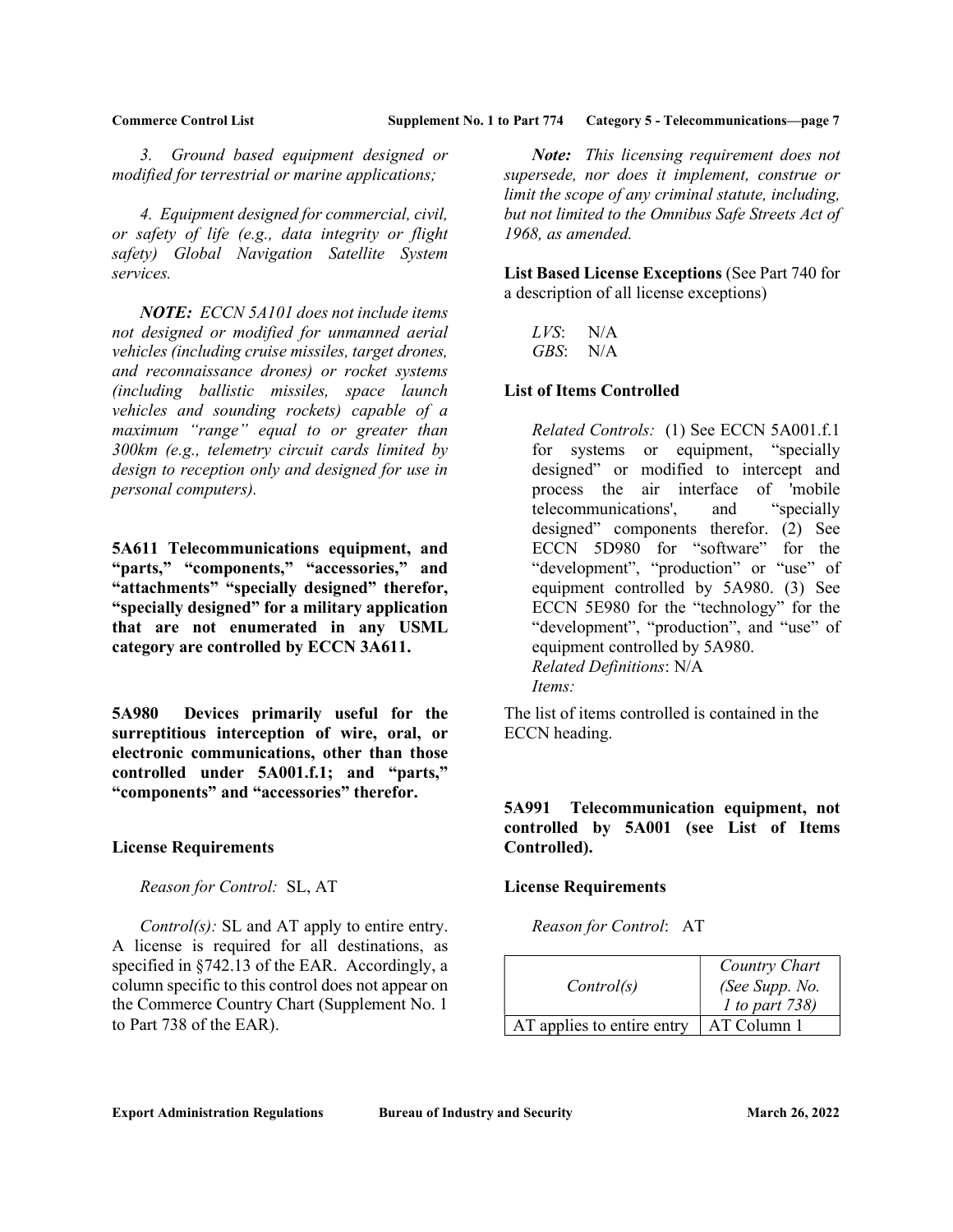List Based License Exceptions (See Part 740 for a description of all license exceptions)

LVS: N/A GBS: N/A

### List of Items Controlled

Related Controls: See also 5E101 and 5E991. Related Definitions: 1) 'Asynchronous transfer mode' ('ATM') is a transfer mode in which the information is organized into cells; it is asynchronous in the sense that the recurrence of cells depends on the required or instantaneous bit rate. 2) 'Bandwidth of one voice channel' is data communication equipment designed to operate in one voice channel of 3,100 Hz, as defined in CCITT Recommendation G.151. 3) 'Communications channel controller' is the physical interface that controls the flow of synchronous or asynchronous digital information. It is an assembly that can be integrated into computer or telecommunications equipment to provide communications access. 4) 'Datagram' is a self-contained, independent entity of data carrying sufficient information to be routed from the source to the destination data terminal equipment without reliance on earlier exchanges between this source and destination data terminal equipment and the transporting network. 5) 'Fast select' is a facility applicable to virtual calls that allows data terminal equipment to expand the possibility to transmit data in call setup and clearing 'packets' beyond the basic capabilities of a virtual call. 6) 'Gateway' is the function, realized by any combination of equipment and "software", to carry out the conversion of conventions for representing, processing or communicating information used on one system into the corresponding, but different conventions used in another system. 7) 'Integrated Services Digital

Network' (ISDN) is a unified end-to-end digital network, in which data originating from all types of communication (e.g., voice, text, data, still and moving pictures) are transmitted from one port (terminal) in the exchange (switch) over one access line to and from the subscriber. 8) 'Packet' is a group of binary digits including data and call control signals that is switched as a composite whole. The data, call control signals, and possible error control information are arranged in a specified format. Items:

a. Any type of telecommunications equipment, not controlled by 5A001.a, "specially designed" to operate outside the temperature range from 219 K (-54 EC) to 397 K (124 EC).

b. Telecommunication transmission equipment and systems, and "specially designed" "parts," "components" and "accessories" therefor, having any of the following characteristics, functions or features:

Note: Telecommunication transmission equipment:

 a. Categorized as follows, or combinations thereof:

 1. Radio equipment (e.g., transmitters, receivers and transceivers);

- 2. Line terminating equipment;
- 3. Intermediate amplifier equipment;
- 4. Repeater equipment;
- 5. Regenerator equipment;
- 6. Translation encoders (transcoders);

 7. Multiplex equipment (statistical mutiplex included);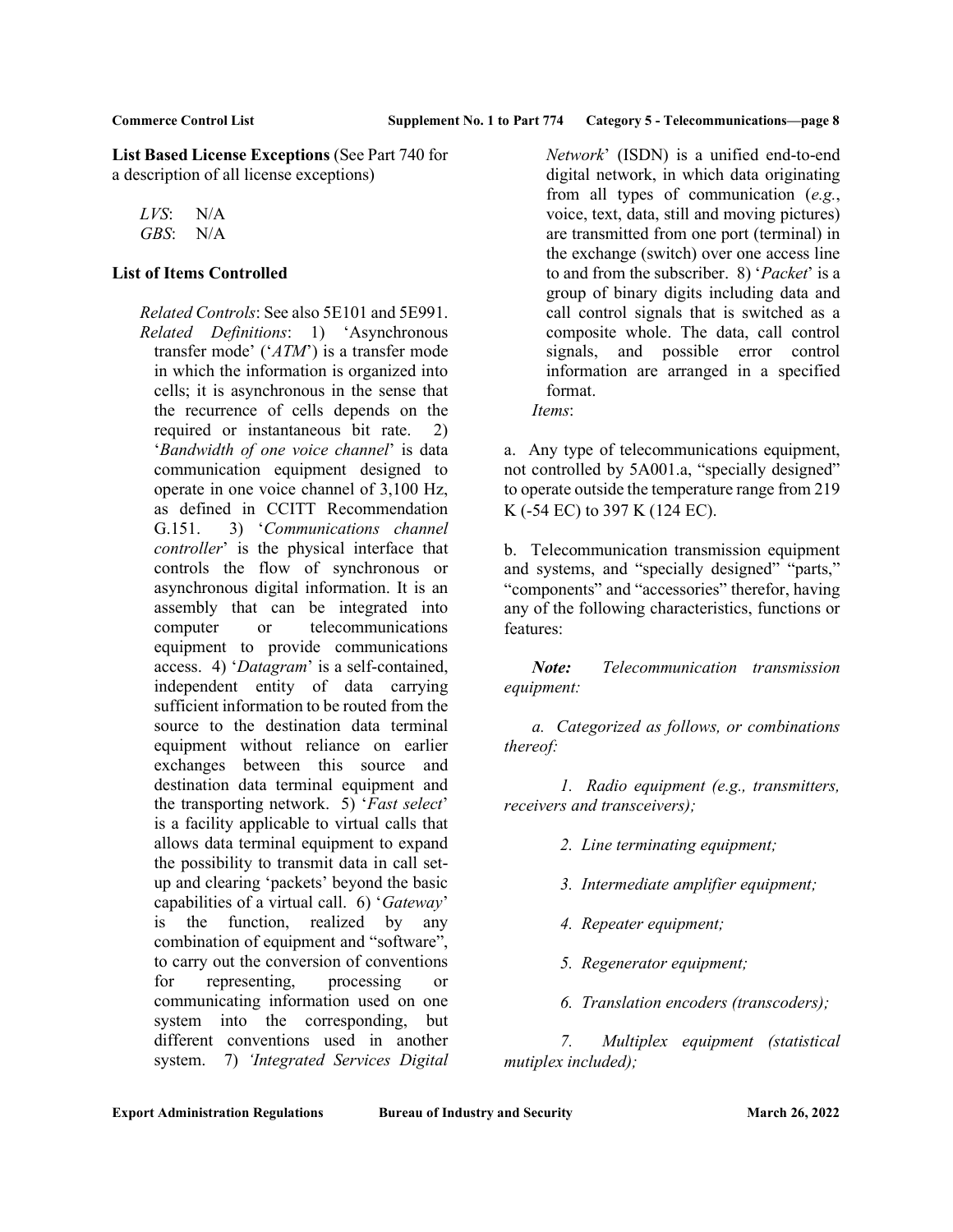8. Modulators/demodulators (modems);

 9. Transmultiplex equipment (see CCITT Rec. G701);

 10. "Stored program controlled" digital crossconnection equipment;

11. 'Gateways' and bridges;

12. "Media access units"; and

 b. Designed for use in single or multichannel communication via any of the following:

1. Wire (line);

2. Coaxial cable;

- 3. Optical fiber cable;
- 4. Electromagnetic radiation; or

 5. Underwater acoustic wave propagation.

 b.1. Employing digital techniques, including digital processing of analog signals, and designed to operate at a "digital transfer rate" at the highest multiplex level exceeding 45 Mbit/s or a "total digital transfer rate" exceeding 90 Mbit/s;

Note: 5A991.b.1 does not control equipment "specially designed" to be integrated and operated in any satellite system for civil use.

 b.2. Modems using the 'bandwidth of one voice channel' with a "data signaling rate" exceeding 9,600 bits per second;

 b.3. Being "stored program controlled" digital cross connect equipment with "digital transfer rate" exceeding 8.5 Mbit/s per port.

 b.4. Being equipment containing any of the following:

 b.4.a. 'Network access controllers' and their related common medium having a "digital transfer rate" exceeding 33 Mbit/s; or

 b.4.b. "Communication channel controllers" with a digital output having a "data signaling rate" exceeding 64,000 bit/s per channel;

Note: If any uncontrolled equipment contains a "network access controller", it cannot have anytype of telecommunications interface, except those described in, but not controlled by 5A991.b.4.

 b.5. Employing a "laser" and having any of the following characteristics:

 b.5.a. A transmission wavelength exceeding 1,000 nm; or

 b.5.b. Employing analog techniques and having a bandwidth exceeding 45 MHz;

Note: 5A991.b.5.b does not control commercial TV systems.

 b.5.c. Employing coherent optical transmission or coherent optical detection techniques (also called optical heterodyne or homodyne techniques);

 b.5.d. Employing wavelength division multiplexing techniques; or

 b.5.e. Performing "optical amplification";

 b.6. Radio equipment operating at input or output frequencies exceeding:

 b.6.a. 31 GHz for satellite-earth station applications; or

b.6.b. 26.5 GHz for other applications;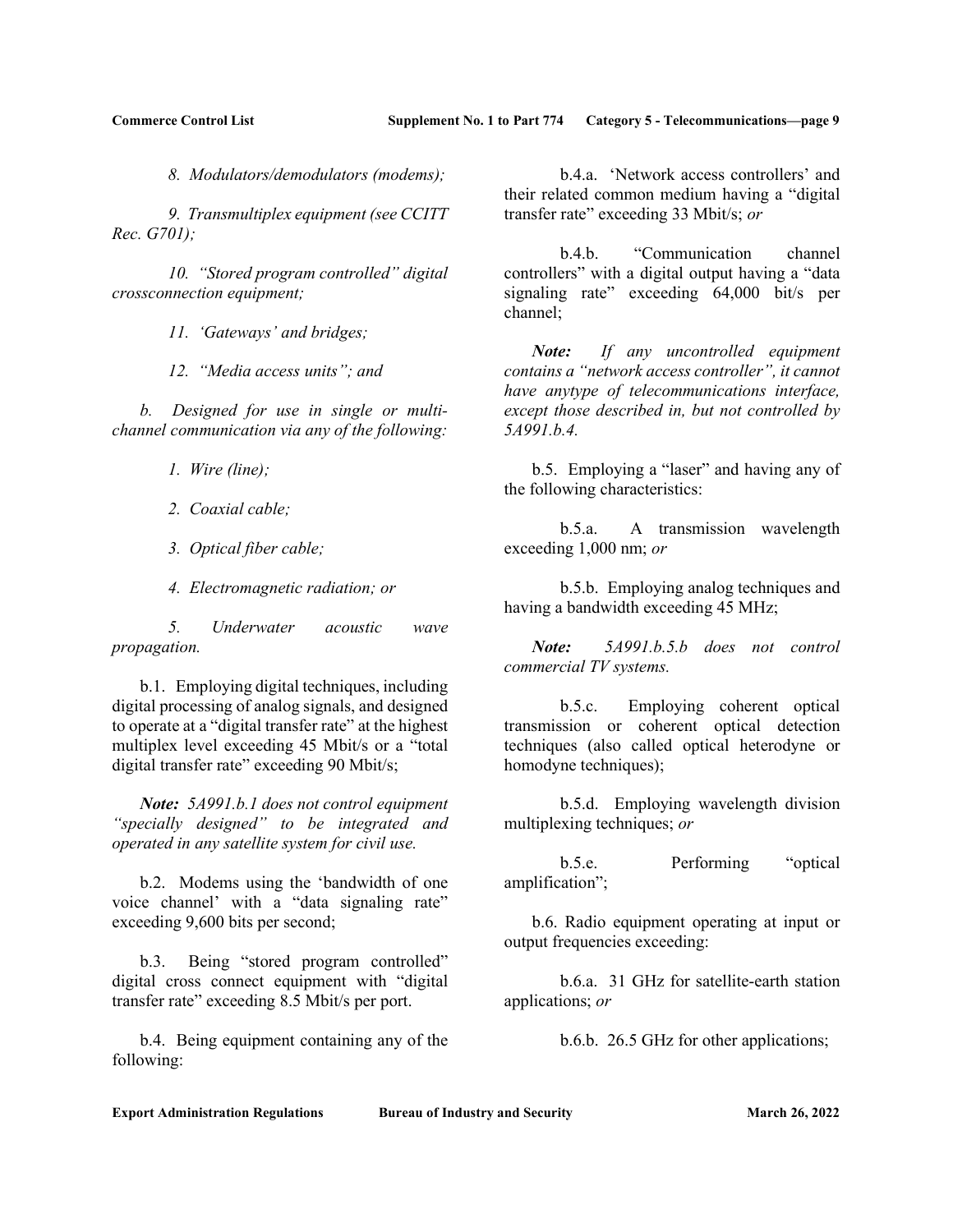Note: 5A991.b.6. does not control equipment for civil use when conforming with an International Telecommunications Union (ITU) allocated band between 26.5 GHz and 31 GHz.

 b.7. Being radio equipment employing any of the following:

 b.7.a. Quadrature-amplitude-modulation (QAM) techniques above level 4 if the "total digital transfer rate" exceeds 8.5 Mbit/s;

 b.7.b. QAM techniques above level 16 if the "total digital transfer rate" is equal to or less than 8.5 Mbit/s;

 b.7.c. Other digital modulation techniques and having a "spectral efficiency" exceeding 3 bit/s/Hz; or

 b.7.d. Operating in the 1.5 MHz to 87.5 MHz band and incorporating adaptive techniques providing more than 15 dB suppression of an interfering signal.

Notes:

 1. 5A991.b.7 does not control equipment "specially designed" to be integrated and operated in any satellite system for civil use.

2. 5A991.b.7 does not control radio relay equipment for operation in an ITU allocated band:

a. Having any of the following:

a.1. Not exceeding 960 MHz; or

 a.2. With a "total digital transfer rate" not exceeding 8.5 Mbit/s; and

 b. Having a "spectral efficiency" not exceeding 4 bit/s/Hz.

c. "Stored program controlled" switching equipment and related signaling systems, having any of the following characteristics, functions or features, and "specially designed" "parts," "components" and "accessories" therefor:

Note: Statistical multiplexers with digital input and digital output which provide switching are treated as "stored program controlled" switches.

 c.1. "Data (message) switching" equipment or systems designed for "packet-mode operation" and "parts," electronic assemblies and "components" therefor, n.e.s.

c.2. [Reserved];

 c.3. Routing or switching of 'datagram' packets;

c.4. [Reserved]

Note: The restrictions in 5A991.c.3 do not apply to networks restricted to using only 'network access controllers' or to 'network access controllers' themselves.

 c.5. Multi-level priority and pre-emption for circuit switching;

Note: 5A991.c.5 does not control singlelevel call preemption.

 c.6. Designed for automatic hand-off of cellular radio calls to other cellular switches or automatic connection to a centralized subscriber data base common to more than one switch;

 c.7. Containing "stored program controlled" digital cross connect equipment with "digital transfer rate" exceeding 8.5 Mbit/s per port.

 c.8. "Common channel signaling" operating in either non-associated or quasi-associated mode of operation;

c.9. 'Dynamic adaptive routing';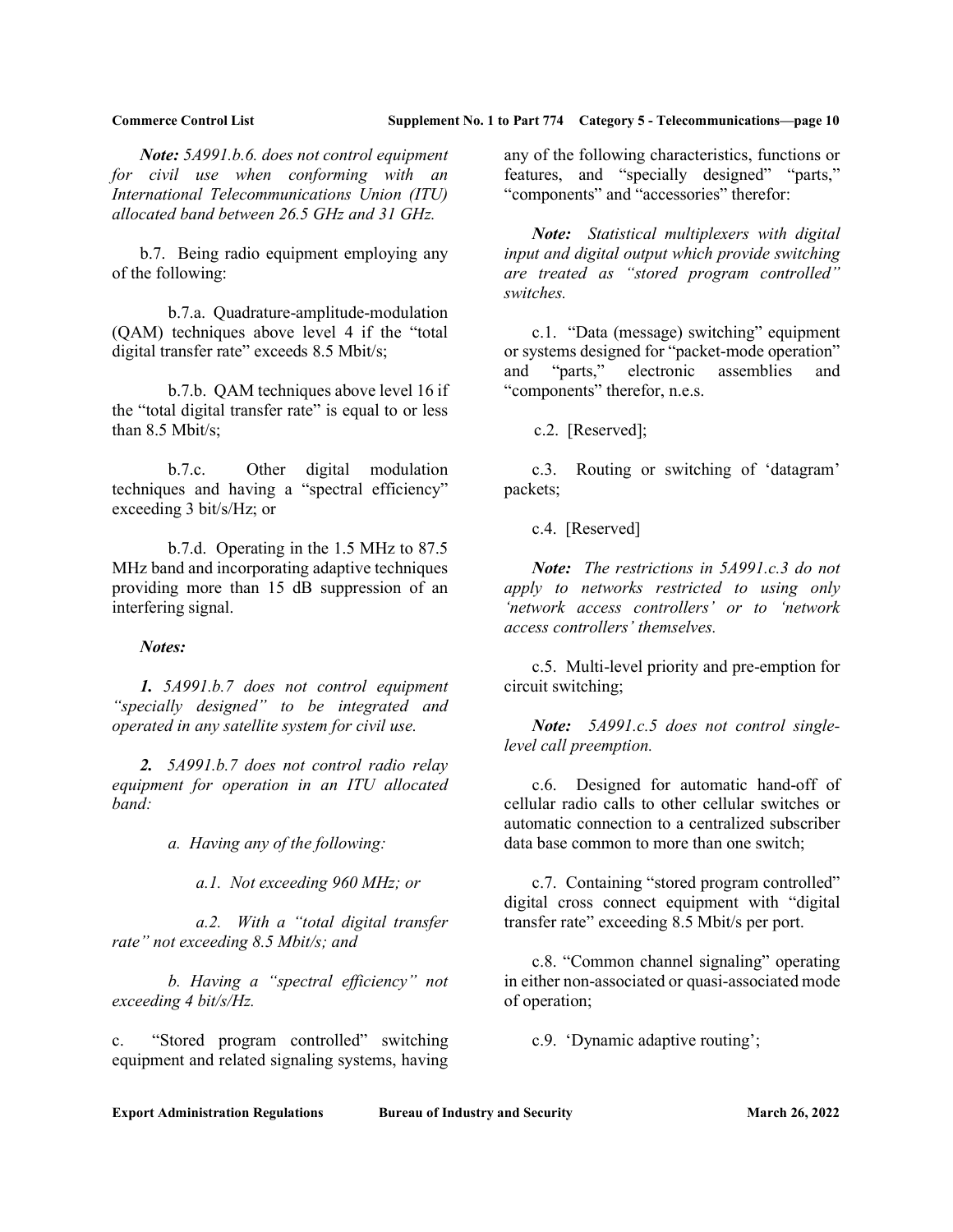c.10. Being packet switches, circuit switches and routers with ports or lines exceeding any of the following:

c.10.a. A "data signaling rate" of  $64,000$ bit/s per channel for a 'communications channel controller'; or

Note: 5A991.c.10.a does not control multiplex composite links composed only of communication channels not individually controlled by 5A991.b.1.

 c.10.b. A "digital transfer rate" of 33 Mbit/s for a 'network access controller' and related common media;

Note: 5A991.c.10 does not control packet switches or routers with ports or lines not exceeding the limits in 5A991.c.10.

c.11. "Optical switching";

 c.12. Employing 'Asynchronous Transfer Mode' ('ATM') techniques.

d. Optical fibers and optical fiber cables of more than 50 m in length designed for single mode operation;

e. Centralized network control having all of the following characteristics:

e.1. Receives data from the nodes; and

 e.2. Process these data in order to provide control of traffic not requiring operator decisions, and thereby performing 'dynamic adaptive routing';

Note: 5A991.e does not preclude control of traffic as a function of predictable statistical traffic conditions.

f. Phased array antennas, operating above 10.5 GHz, containing active elements and distributed "parts" or "components," and designed to permit electronic control of beam shaping and pointing, except for landing systems with instruments meeting International Civil Aviation Organization (ICAO) standards (microwave landing systems (MLS)).

g. Mobile communications equipment, n.e.s., and "parts," electronic assemblies and "components" therefor; or

h. Radio relay communications equipment designed for use at frequencies equal to or exceeding 19.7 GHz and "parts" and "components" therefor, n.e.s.

### B. TEST, INSPECTION AND "PRODUCTION EQUIPMENT"

5B001 Telecommunication test, inspection and production equipment, "components" and "accessories," as follows (See List of Items Controlled).

## License Requirements

Reason for Control: NS, AT

| Control(s)                 | Country Chart<br>(See Supp. No.<br>$1$ to part 738) |
|----------------------------|-----------------------------------------------------|
| NS applies to entire entry | NS Column 2                                         |
| AT applies to entire entry | AT Column 1                                         |

### Reporting Requirements

See § 743.1 of the EAR for reporting requirements for exports under License Exceptions, and Validated End-User authorizations.

List Based License Exceptions (See Part 740 for a description of all license exceptions)

| LVS: | \$5000 |
|------|--------|
| GBS: | Yes    |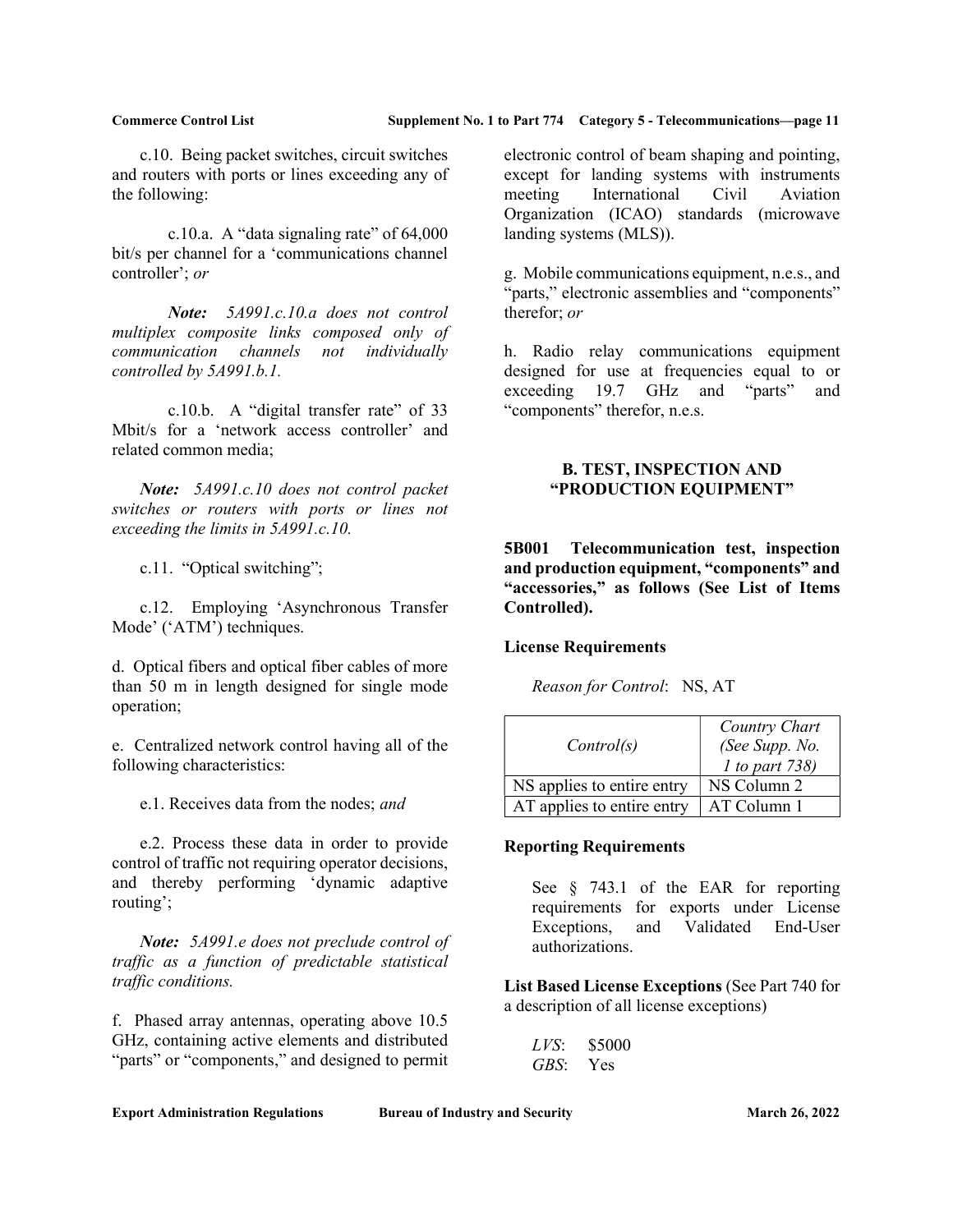ACE: Yes for 5B001.a (for equipment and "specially designed" "components" or "accessories" therefor, "specially designed" for the "development" or "production" of equipment, functions or features, controlled by 5A001.j), except to Country Group E:1 or E:2. See §740.22 of the EAR for eligibility criteria.

## Special Conditions for STA

STA: License Exception STA may not be used to ship 5B001.a equipment and "specially designed" components or "accessories" therefor, "specially designed" for the "development" or "production" of equipment, functions or features specified by in ECCN 5A001.b.3, .b.5 or .h to any of the destinations listed in Country Group A:6 (See Supplement No.1 to part 740 of the EAR) and 5A001.j to any of the destinations listed in Country Group A:5 or A:6.

## List of Items Controlled

Related Controls: See also 5B991. Related Definition: N/A Items:

a. Equipment and "specially designed" "components" or "accessories" therefor, "specially designed" for the "development" or "production" of equipment, functions or features, controlled by 5A001;

Note: 5B001.a does not apply to optical fiber characterization equipment.

b. Equipment and "specially designed" "components" or "accessories" therefor, "specially designed" for the "development" of any of the following telecommunication transmission or switching equipment:

b.1. [Reserved]

 b.2. Equipment employing a "laser" and having any of the following:

 b.2.a. A transmission wavelength exceeding 1750 nm; or

b.2.b. [Reserved]

b.2.c. [Reserved]

 b.2.d. Employing analog techniques and having a bandwidth exceeding 2.5 GHz; or

 Note: 5B001.b.2.d. does not include equipment "specially designed" for the "development" of commercial TV systems.

b.3. [Reserved]

 b.4. Radio equipment employing Quadrature-Amplitude-Modulation (QAM) techniques above level 1,024.

5B991 Telecommunications test equipment, n.e.s.

## License Requirements

Reason for Control: AT

| Control(s)                 | Country Chart<br>(See Supp. No.<br><i>l</i> to part 738) |
|----------------------------|----------------------------------------------------------|
| AT applies to entire entry | AT Column 1                                              |

List Based License Exceptions (See Part 740 for a description of all license exceptions)

LVS: N/A GBS: N/A

## List of Items Controlled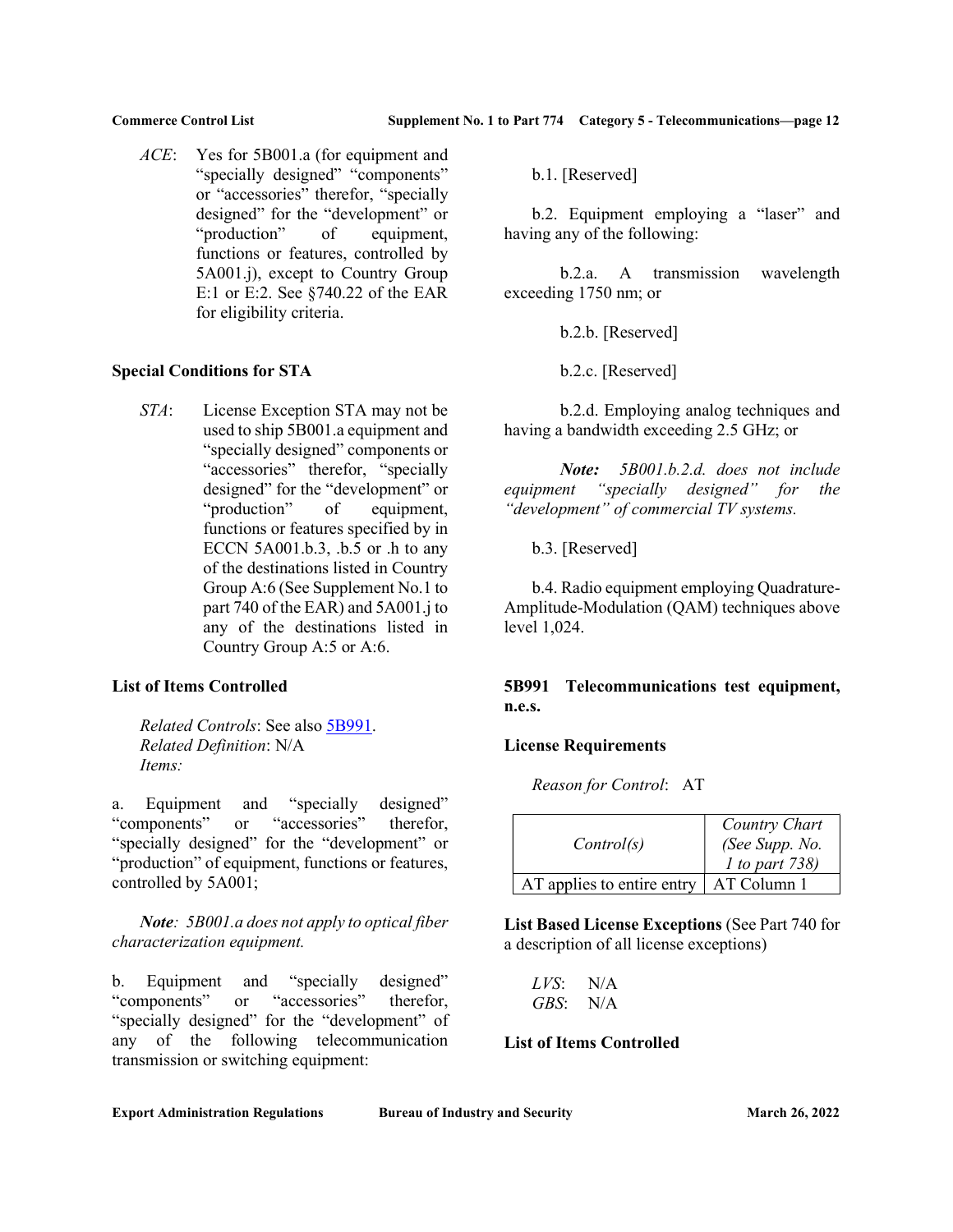Related Controls: N/A Related Definitions: N/A Items:

The list of items controlled is contained in the ECCN heading.

## C. "MATERIALS"

5C991 Preforms of glass or of any other material optimized for the manufacture of optical fibers controlled by 5A991.

## License Requirements

Reason for Control: AT

| Control(s)                 | Country Chart<br>(See Supp. No.<br>1 to part 738). |
|----------------------------|----------------------------------------------------|
| AT applies to entire entry | AT Column 1                                        |

List Based License Exceptions (See Part 740 for a description of all license exceptions)

LVS: N/A GBS: N/A

## List of Items Controlled

Related Controls: N/A Related Definitions: N/A Items:

The list of items controlled is contained in the ECCN heading.

## D. "SOFTWARE"

5D001 "Software" as follows (see List of Items Controlled).

License Requirements

Reason for Control: NS, SL, AT

| Control(s)                                                                                                               | Country Chart (See Supp.<br>No.1 to part 738)                                                                                                                                                                                |
|--------------------------------------------------------------------------------------------------------------------------|------------------------------------------------------------------------------------------------------------------------------------------------------------------------------------------------------------------------------|
| NS applies to                                                                                                            | NS Column 1.                                                                                                                                                                                                                 |
| entire entry                                                                                                             |                                                                                                                                                                                                                              |
| SL applies to<br>the entire<br>entry as<br>applicable for<br>equipment,<br>functions,<br>features, or<br>characteristics | A license is required for<br>destinations, as<br>all –<br>specified in $\S$ 742.13 of<br>the EAR. Accordingly, a<br>column specific to this<br>control does not appear on<br>the Commerce Country<br>Chart (Supplement No. 1 |
| controlled by                                                                                                            | to Part 738 of the EAR).                                                                                                                                                                                                     |
| 5A001.f.1                                                                                                                |                                                                                                                                                                                                                              |
|                                                                                                                          | Note to SL paragraph:<br><b>This</b><br>licensing                                                                                                                                                                            |
|                                                                                                                          | requirement does not                                                                                                                                                                                                         |
|                                                                                                                          | supersede,<br><i>implement,</i>                                                                                                                                                                                              |
|                                                                                                                          | construe or limit the scope                                                                                                                                                                                                  |
|                                                                                                                          | of any criminal statute,<br>including, but not limited                                                                                                                                                                       |
|                                                                                                                          | the Omnibus Safe<br>to.                                                                                                                                                                                                      |
|                                                                                                                          | Streets Act of 1968, as                                                                                                                                                                                                      |
|                                                                                                                          | amended.                                                                                                                                                                                                                     |
| AT applies to                                                                                                            | AT Column 1.                                                                                                                                                                                                                 |
| entire entry                                                                                                             |                                                                                                                                                                                                                              |

### Reporting Requirements

See § 743.1 of the EAR for reporting requirements for exports under License Exceptions and Validated End-User authorizations.

List Based License Exceptions (See Part 740 for a description of all license exceptions)

TSR: Yes, except for exports and reexports to destinations outside of those countries listed in Country Group A:5 (See Supplement No. 1 to part 740 of the EAR) of "software" controlled by 5D001.a and "specially designed" for items controlled by 5A001.b.5 and 5A001.h, and N/A for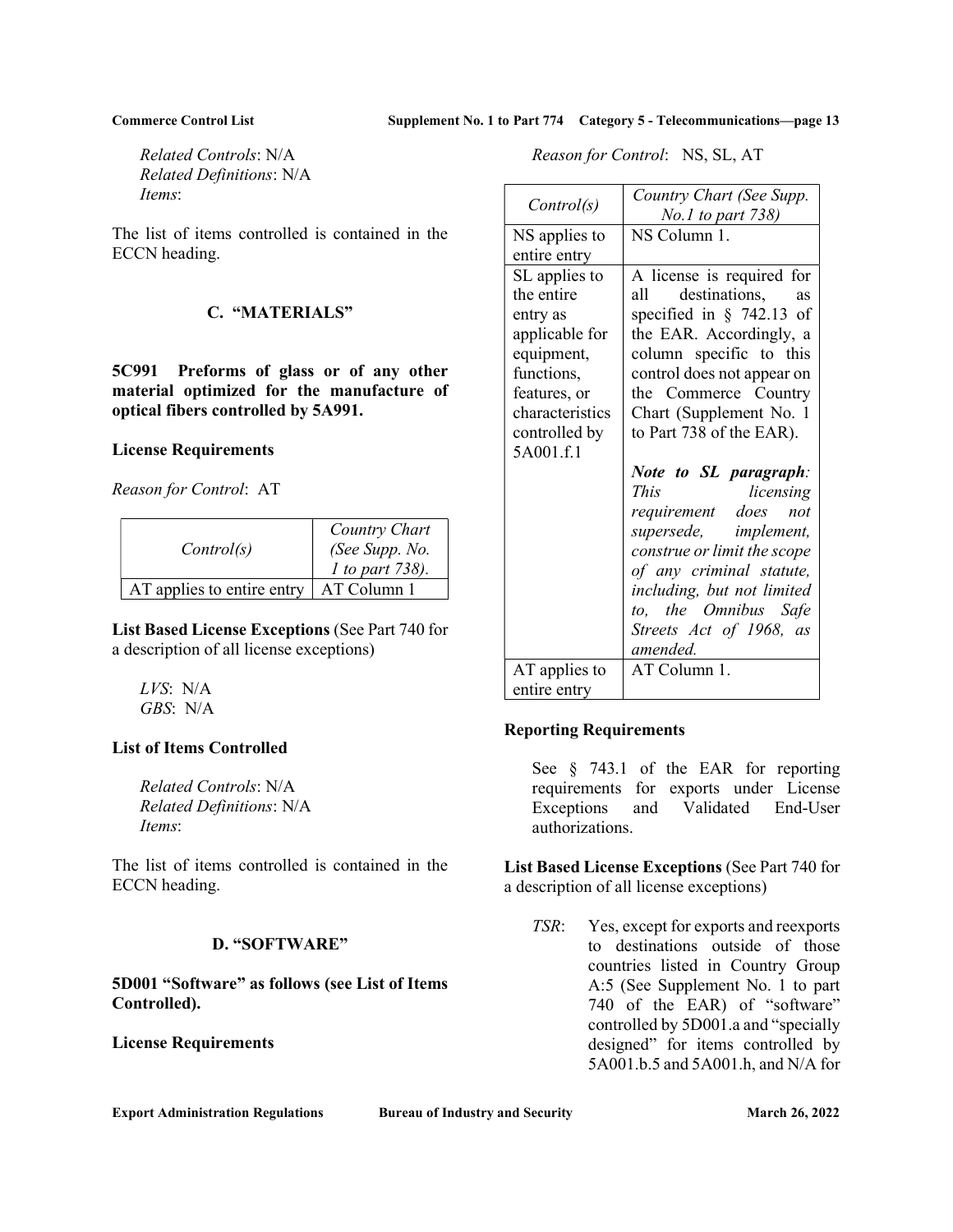"software" classified under ECCN 5D001.a (for 5A001.j) or 5D001.c (for 5A001.j or 5B001.a (for 5A001.j)).

ACE: Yes for 5D001.a (for 5A001.j) and 5D001.c (for 5A001.j or 5B001.a (for 5A001.j)), except to Country Group E:1 or E:2. See §740.22 of the EAR for eligibility criteria.

## Special Conditions for STA

STA: License Exception STA may not be used to ship or transmit 5D001.a "software" "specially designed" for the "development" or "production" of equipment, functions or features, specified by ECCN 5D001.a (for 5A001.j) and 5D001.c (for 5A001.j or  $5B001.a$  (for  $5A001.j$ ) to any of the destinations listed in Country Group A:5 or A:6 (See Supplement No.1 to part 740 of the EAR); 5A001.b.3, .b.5 or .h; and for 5D001.b. for "software" "specially designed" or modified to support "technology" specified by the STA paragraph in the License Exception section of ECCN 5E001 to any of the destinations listed in Country Group A:6.

## List of Items Controlled

Related Controls: See also 5D980 and 5D991. Related Definitions: N/A Items:

a. "Software" "specially designed" or modified for the "development", "production" or "use" of equipment, functions or features controlled by 5A001;

b. [Reserved]

c. Specific "software" "specially designed" or modified to provide characteristics, functions or features of equipment, controlled by 5A001 or 5B001;

d. "Software" "specially designed" or modified for the "development" of any of the following telecommunication transmission or switching equipment:

d.1.[Reserved]

 d.2. Equipment employing a "laser" and having any of the following:

 d.2.a. A transmission wavelength exceeding 1,750 nm; or

 d.2.b. Employing analog techniques and having a bandwidth exceeding 2.5 GHz; or

Note: 5D001.d.2.b does not control "software" "specially designed" or modified for the "development" of commercial TV systems.

d.3. [Reserved]

 d.4. Radio equipment employing Quadrature-Amplitude-Modulation (QAM) techniques above level 1,024;

e. "Software", other than that specified by 5D001.a or 5D001.c, "specially designed" or modified for monitoring or analysis by law enforcement, providing all of the following:

 e.1. Execution of searches on the basis of "hard selectors" of either the content of communication or metadata acquired from a communications service provider using a 'handover interface'; and

## Technical Notes:

1. For the purposes of 5D001.e, a 'handover interface' is a physical and logical interface, designed for use by an authorised law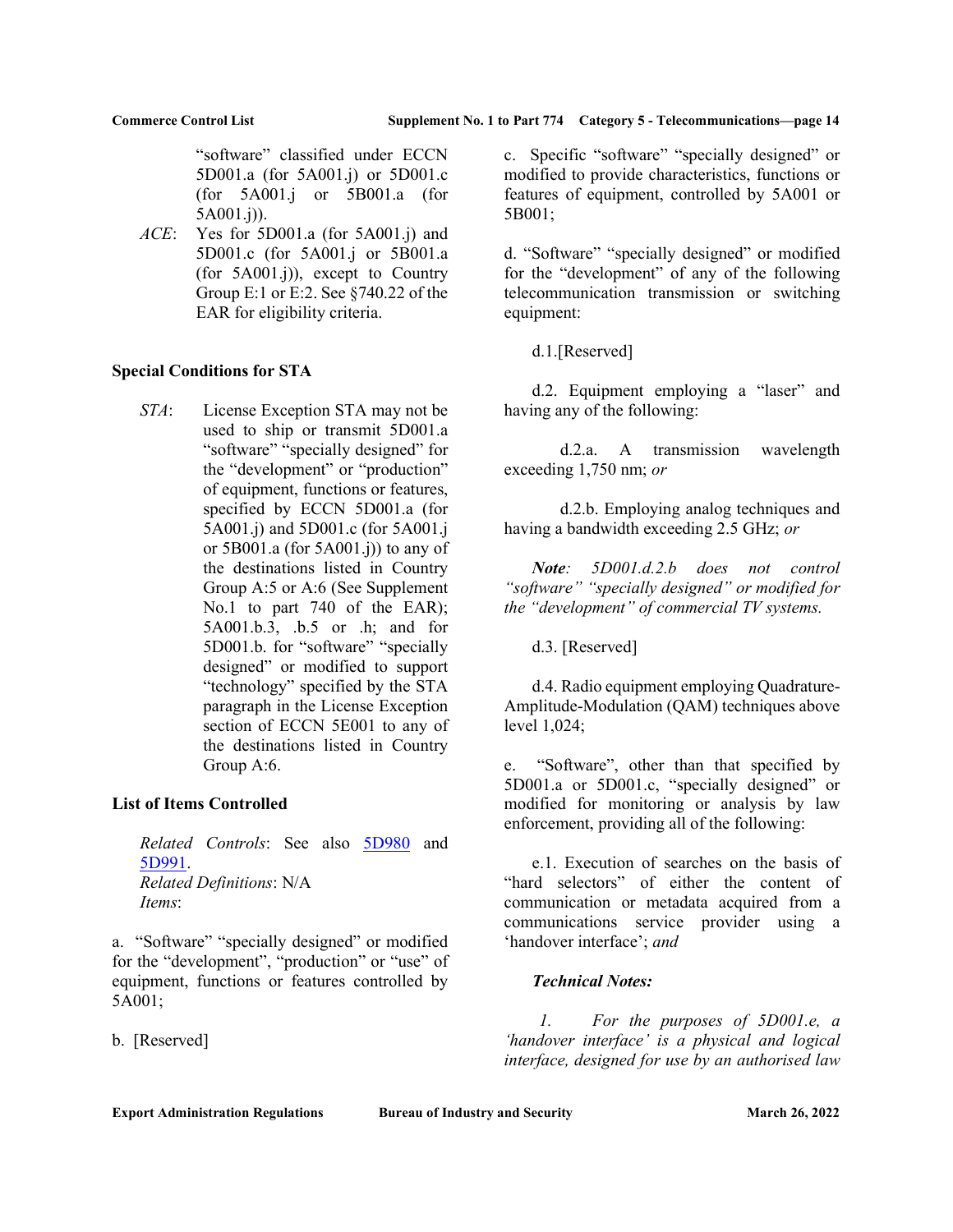enforcement authority, across which targeted interception measures are requested from a communications service provider and the results of interception are delivered from a communications service provider to the requesting authority. The 'handover interface' is implemented within systems or equipment (e.g., mediation devices) that receive and validate the interception request, and deliver to the requesting authority only the results of interception that fulfil the validated request.

2. 'Handover interfaces' may be specified by international standards (including but not limited to ETSI TS 101 331, ETSI TS 101 671, 3GPP TS 33.108) or national equivalents.

 e.2. Mapping of the relational network or tracking the movement of targeted individuals based on the results of searches on content of communication or metadata or searches as described in 5D001.e.1.

Note: 5D001.e does not apply to "software" "specially designed" or modified for any of the following:

- a. Billing purposes;
- b. Network Quality of Service (QoS);
- c. Quality of Experience (QoE);
- d. Mediation devices; or
- e. Mobile payment or banking use.

5D101 "Software" "specially designed" or modified for the "use" of equipment controlled by 5A101.

#### License Requirements

Reason for Control: MT, AT

| Control(s)                 | Country Chart<br>(See Supp. No.<br>$1$ to part 738) |
|----------------------------|-----------------------------------------------------|
| MT applies to entire entry | MT Column 1                                         |

AT applies to entire entry  $\vert$  AT Column 1

List Based License Exceptions (See Part 740 for a description of all license exceptions)

TSR: N/A

### List of Items Controlled

Related Controls: N/A Related Definitions: N/A Items:

The list of items controlled is contained in the ECCN heading.

5D980 Other "software", other than that controlled by 5D001 (for the equipment, functions, features, or characteristics controlled by 5A001. f.1, or to support certain "technology" controlled by 5E001.a), as follows (see List of Items Controlled).

### License Requirements

Reason for Control: SL, AT

Controls: SL and AT apply to entire entry. A license is required for all destinations, as specified in §742.13 of the EAR. Accordingly, a column specific to this control does not appear on the Commerce Country Chart (Supplement No. 1 to Part 738 of the EAR).

Note: This licensing requirement does not supersede, nor does it implement, construe or limit the scope of any criminal statute, including, but not limited to the Omnibus Safe Streets Act of 1968, as amended.

List Based License Exceptions (See Part 740 for a description of all license exceptions)

TSR: N/A

## List of Items Controlled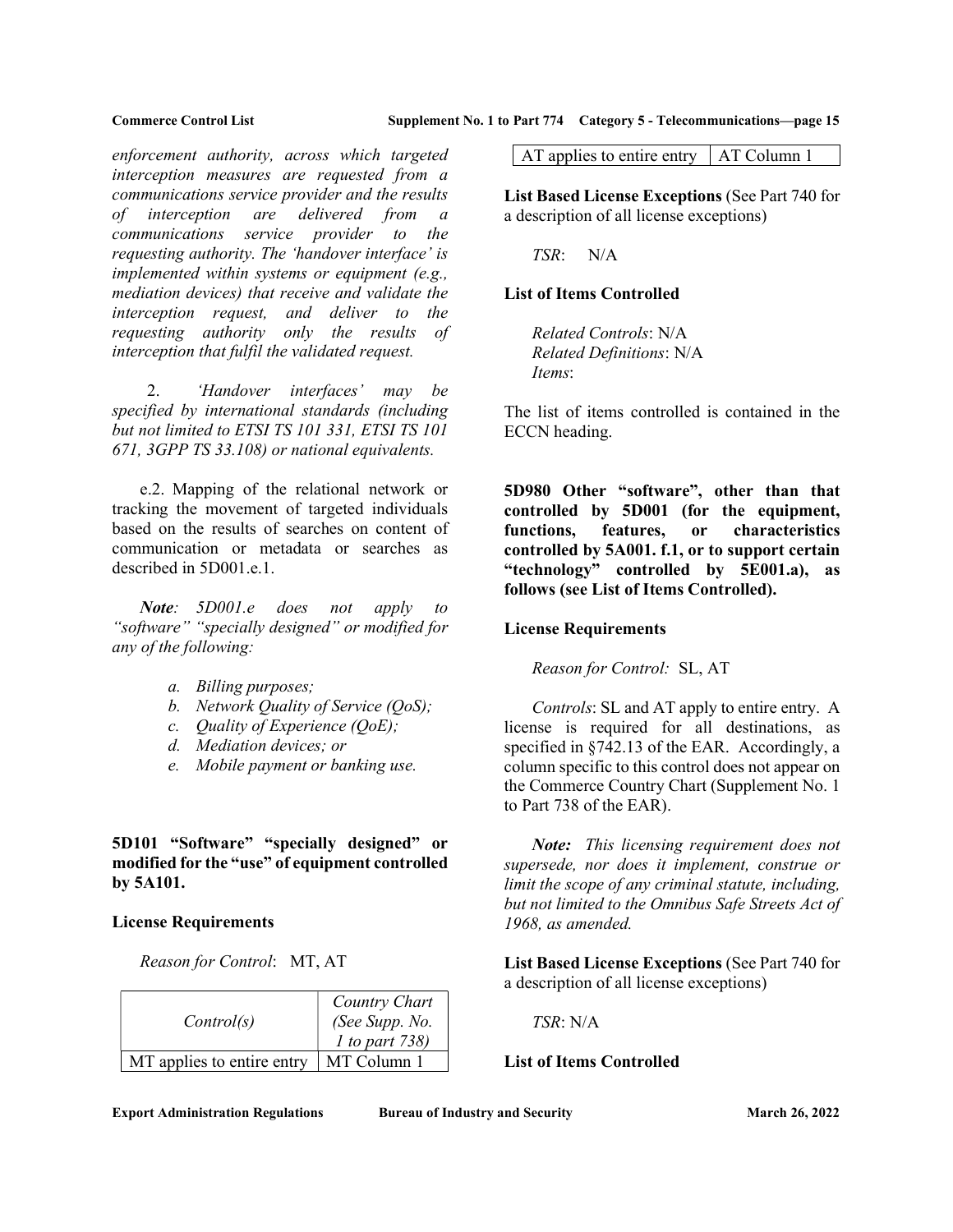Related Controls: See also 5D001.a and .c for software controls for equipment, functions, features or characteristics controlled by 5A001.f.1 and also 5D001.b for controls on "software" "specially designed" or modified to support "technology" controlled by 5E001.a (for 5A001.f.1 equipment, functions or features, and for 5D001.a "software" for 5A001.f.1 equipment). See 5E980 for "technology" for the "development", "production", and "use" of equipment controlled by 5A980 or "software" controlled by 5D980. Related Definitions: N/A Items:

a. "Software" primarily useful for the surreptitious interception of wire, oral, and electronic communications.

b. "Software" primarily useful for the "development", "production", or "use" of equipment controlled by 5A980.

5D991 "Software" "specially designed" or modified for the "development," "production" or "use" of equipment controlled by 5A991 and 5B991, and dynamic adaptive routing software as described as follows (see List of Items Controlled).

### License Requirements

Reason for Control: AT

| Control(s)                 | Country Chart<br>(See Supp. No.<br>1 to part 738) |
|----------------------------|---------------------------------------------------|
| AT applies to entire entry | AT Column 1                                       |

List Based License Exceptions (See Part 740 for a description of all license exceptions)

TSR: N/A

List of Items Controlled

Related Controls: N/A Related Definitions: N/A Items:

a. "Software", other than in machine-executable form, "specially designed" for "dynamic adaptive routing".

b. [Reserved]

## E. "TECHNOLOGY"

5E001 "Technology" as follows (see List of Items Controlled).

#### License Requirements

Reason for Control: NS, SL, AT

| Control(s)                                                                                                                                                                                | Country Chart (See Supp.<br><i>No. 1 to part 738)</i>                                                                                                                                                                                                                                                                                                                                                                                                                                                                                                                                    |
|-------------------------------------------------------------------------------------------------------------------------------------------------------------------------------------------|------------------------------------------------------------------------------------------------------------------------------------------------------------------------------------------------------------------------------------------------------------------------------------------------------------------------------------------------------------------------------------------------------------------------------------------------------------------------------------------------------------------------------------------------------------------------------------------|
| NS applies to entire<br>entry                                                                                                                                                             | NS Column 1.                                                                                                                                                                                                                                                                                                                                                                                                                                                                                                                                                                             |
| SL applies to<br>"technology" for the<br>"development" or<br>"production" of<br>by $5A001.f.1$ , or for<br>"production" of<br>"software" controlled<br>by ECCN 5D001.a<br>(for 5A001.f.1) | A license is required for<br>destinations, as<br>all a<br>specified in $\S$ 742.13 of<br>the EAR. Accordingly, a<br>equipment, functions column specific to this<br>or features controlled control does not appear on<br>the Commerce Country<br>the "development" or Chart (Supplement No. 1)<br>to Part 738 of the EAR).<br>Note to SL paragraph:<br><i>This</i><br>licensing<br>requirement does not<br>supersede, implement,<br>construe or limit the scope<br>of any criminal statute,<br>including, but not limited<br>to, the Omnibus Safe<br>Streets Act of 1968, as<br>amended. |
| AT applies to entire                                                                                                                                                                      | AT Column 1.                                                                                                                                                                                                                                                                                                                                                                                                                                                                                                                                                                             |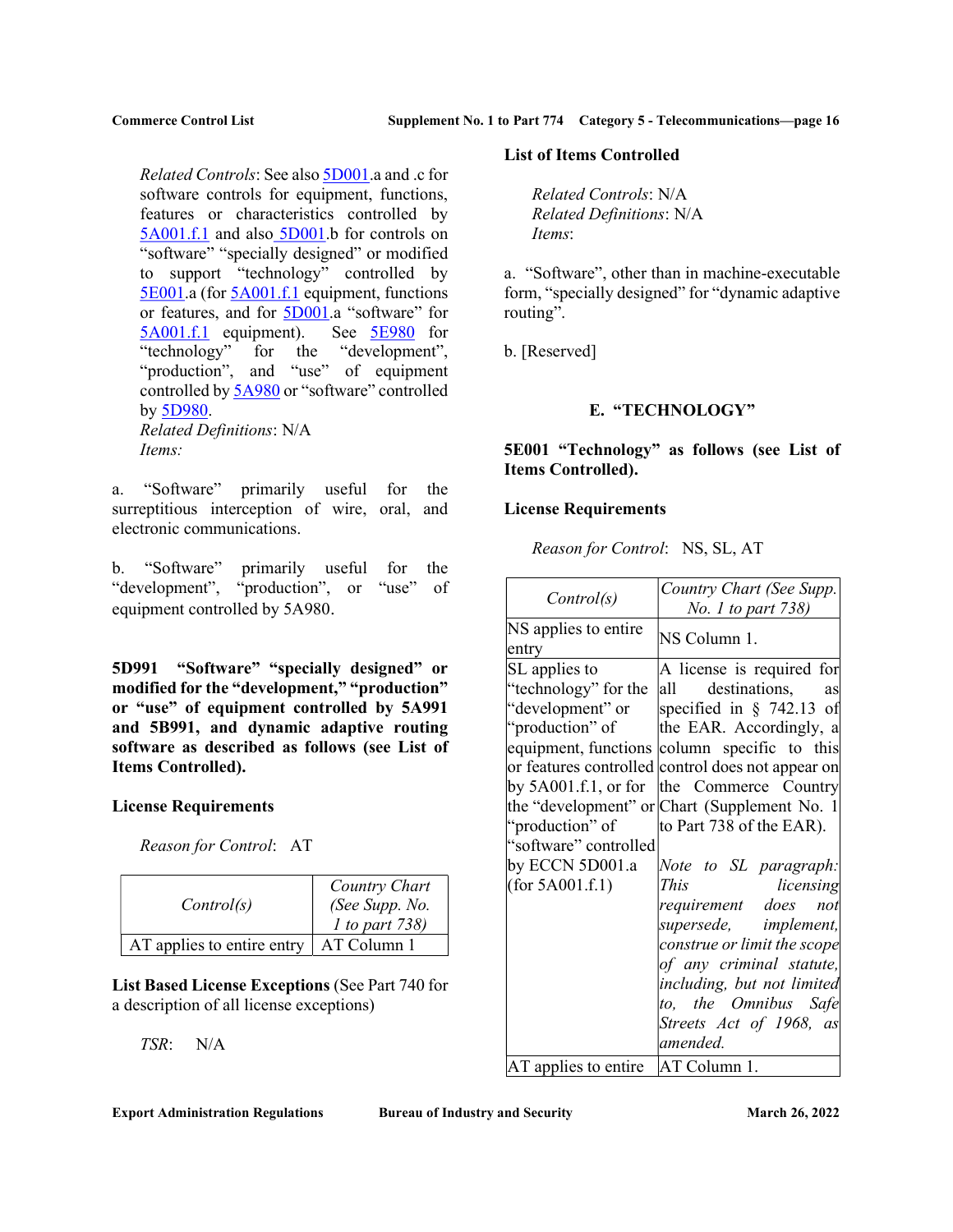entry

### Reporting Requirements

See § 743.1 of the EAR for reporting requirements for exports under License Exceptions and Validated End-User authorizations.

List Based License Exceptions (See Part 740 for a description of all license exceptions)

> TSR: Yes, except for exports or reexports to destinations outside of those countries listed in Country Group A:5 (See Supplement No. 1 to part 740 of the EAR) of "technology" controlled by 5E001 for the "development" or "production" of the following:

> > (1) Items controlled by 5A001.b.5, .h or .j;

> > (2) "Software" controlled by 5D001.a that is "specially designed" for the "development" or "production" of equipment, functions or features controlled by 5A001.b.5, 5A001.h, 5A001.j, or 5B001.a (for 5A001.j); or

 (3) "Software" controlled by 5D001.c (for 5A001.j or 5B001.a (for 5A001.j)).

 $ACE: Yes, for 5E001.a (for 5A001.i,$ 5B001.a (for 5A001.j), 5D001.a (for 5A001.j), or 5D001.c (for 5A001.j or 5B001.a (for  $5A001.$ j))) except to Country Group E:1 or E:2. See §740.22 of the EAR for eligibility criteria.

## Special Conditions for STA

STA: License Exception STA may not be used to ship or transmit "technology" according to the General Technology Note for the "development" or "production" of equipment, functions or features specified by 5A001.b.3, .b.5 or .h; or for "software" in 5D001.a or .c, that is specified in the STA paragraph in the License Exception section of ECCN 5D001 to any of the destinations listed in Country Group A:6 (See Supplement No.1 to part 740 of the EAR); or "technology" specified in 5E001.a according to the General Technology Note for the "development" or "production" of equipment, functions or features specified by 5A001.j, 5B001.a (for 5A001.j), 5D001.a (for 5A001.j), 5D001.c (for 5A001.j or 5B001.a) to any destinations listed in Country Group A:5 or A:6.

## List of Items Controlled

Related Controls: (1) See also 5E101, 5E980 and 5E991. (2) "Technology" for "development" or "production" of "Monolithic Microwave Integrated Circuit" ("MMIC") amplifiers that meet the control criteria given at 3A001.b.2 is controlled in 3E001; 5E001.d refers only to that additional "technology" "required" for telecommunications. Related Definitions: N/A Items:

a. "Technology" according to the General Technology Note for the "development", "production" or "use" (excluding operation) of equipment, functions or features, controlled by 5A001 or "software" controlled by 5D001.a or 5D001.e.

b. Specific "technology", as follows:

b.1. "Technology" "required" for the "development" or "production" of telecommunications equipment "specially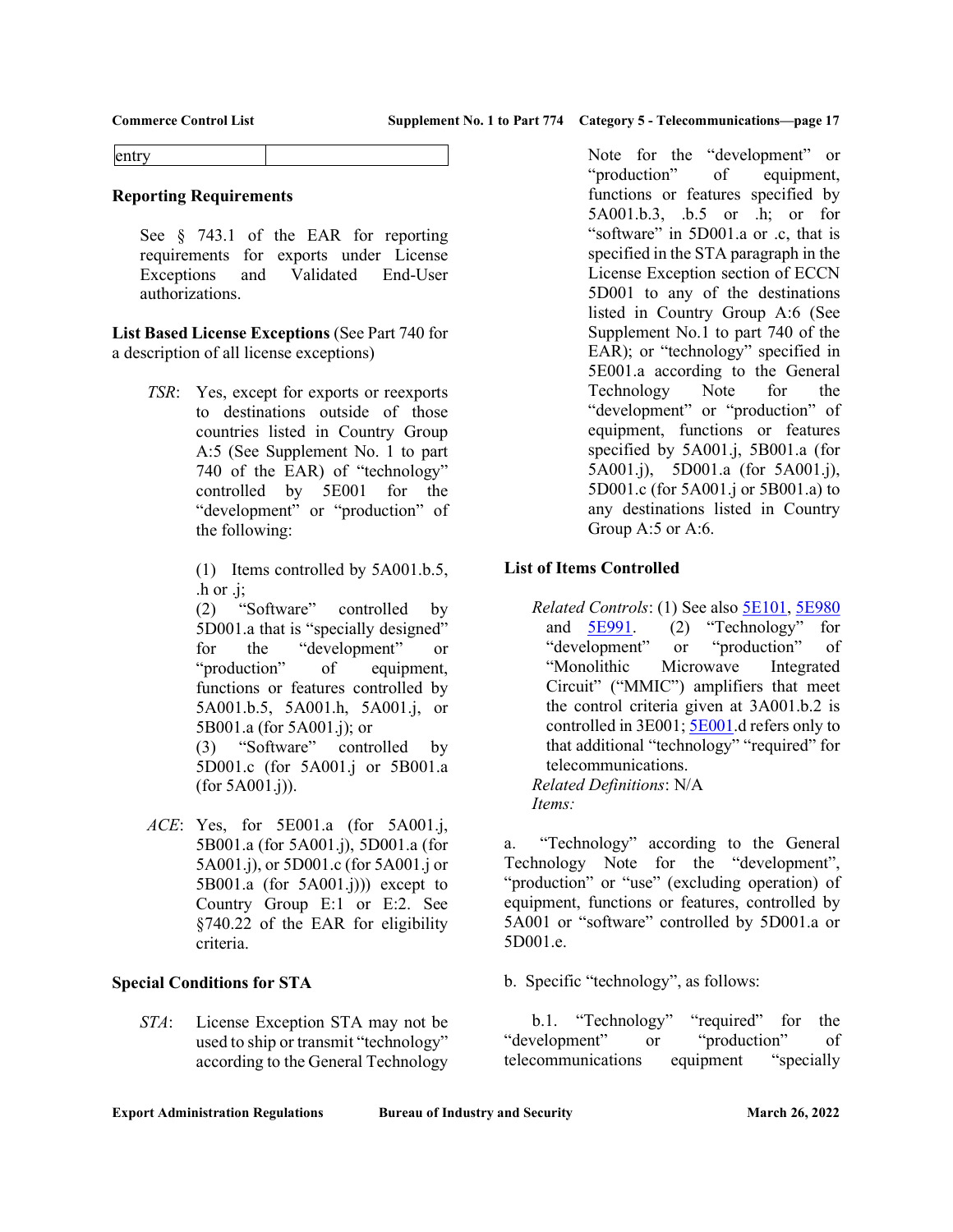designed" to be used on board satellites;

 b.2. "Technology" for the "development" or "use" of "laser" communication techniques with the capability of automatically acquiring and tracking signals and maintaining communications through exoatmosphere or sub-surface (water) media;

 b.3. "Technology" for the "development" of digital cellular radio base station receiving equipment whose reception capabilities that allow multi-band, multi-channel, multi-mode, multi-coding algorithm or multi-protocol operation can be modified by changes in "software";

 b.4. "Technology" for the "development" of "spread spectrum" techniques, including "frequency hopping" techniques.

Note: 5E001.b.4 does not apply to "technology" for the "development" of any of the following:

 a. Civil cellular radio-communications systems; or

 b. Fixed or mobile satellite Earth stations for commercial civil telecommunications.

c. "Technology" according the General Technology Note for the "development" or "production" of any of the following:

c.1. [Reserved]

 c.2. Equipment employing a "laser" and having any of the following:

 c.2.a. A transmission wavelength exceeding 1,750 nm;

c.2.b. [Reserved]

c.2.c. [Reserved]

c.2.d. Employing wavelength division

multiplexing techniques of optical carriers at less than 100 GHz spacing; or

 c.2.e. Employing analog techniques and having a bandwidth exceeding 2.5 GHz;

Note: 5E001.c.2.e does not control "technology" for commercial TV systems.

N.B.: For "technology" for the "development" or "production" of non-telecommunications equipment employing a "laser", see Product Group E of Category 6, e.g.,  $6E00x$ 

 c.3. Equipment employing "optical switching" and having a switching time less than 1 ms; or

 c.4. Radio equipment having any of the following:

 c.4.a. Quadrature-Amplitude-Modulation (QAM) techniques above level 1,024; or

 c.4.b. Operating at input or output frequencies exceeding 31.8 GHz; or

Note: 5E001.c.4.b does not control "technology" for equipment designed or modified for operation in any frequency band which is "allocated by the ITU" for radiocommunications services, but not for radiodetermination.

 c.4.c. Operating in the 1.5 MHz to 87.5 MHz band and incorporating adaptive techniques providing more than 15 dB suppression of an interfering signal; or

c.5. [Reserved]

 c.6. Mobile equipment having all of the following:

 c.6.a. Operating at an optical wavelength greater than or equal to 200nm and less than or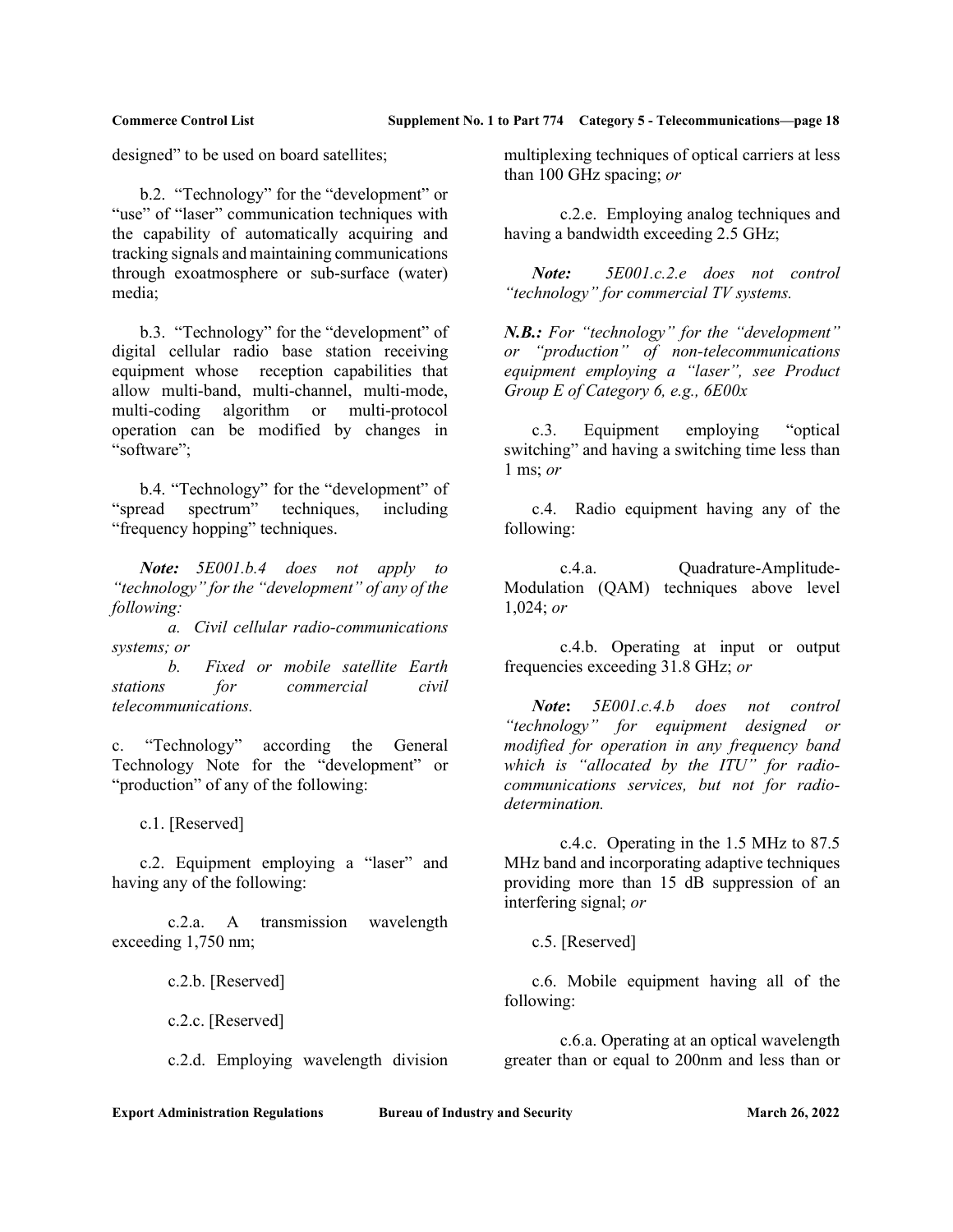equal to 400nm; and

 c.6.b. Operating as a "local area network";

d. "Technology" according to the General Technology Note for the "development" or "production" of "Monolithic Microwave Integrated Circuit" ("MMIC") amplifiers "specially designed" for telecommunications and that are any of the following:

 Technical Note: For purposes of 5E001.d, the parameter peak saturated power output may also be referred to on product data sheets as output power, saturated power output, maximum power output, peak power output, or peak envelope power output.

 d.1. Rated for operation at frequencies exceeding 2.7 GHz up to and including 6.8 GHz with a "fractional bandwidth" greater than 15%, and having any of the following:

 d.1.a. A peak saturated power output greater than 75 W (48.75 dBm) at any frequency exceeding 2.7 GHz up to and including 2.9 GHz;

 d.1.b. A peak saturated power output greater than 55 W (47.4 dBm) at any frequency exceeding 2.9 GHz up to and including 3.2 GHz;

 d.1.c. A peak saturated power output greater than 40 W (46 dBm) at any frequency exceeding 3.2 GHz up to and including 3.7 GHz; or

 d.1.d. A peak saturated power output greater than 20 W (43 dBm) at any frequency exceeding 3.7 GHz up to and including 6.8 GHz;

 d.2. Rated for operation at frequencies exceeding 6.8 GHz up to and including 16 GHz with a "fractional bandwidth" greater than 10%, and having any of the following:

d.2.a. A peak saturated power output

greater than 10W (40 dBm) at any frequency exceeding 6.8 GHz up to and including 8.5 GHz; or

 d.2.b. A peak saturated power output greater than 5W (37 dBm) at any frequency exceeding 8.5 GHz up to and including 16 GHz;

 d.3. Rated for operation with a peak saturated power output greater than 3 W (34.77 dBm) at any frequency exceeding 16 GHz up to and including 31.8 GHz, and with a "fractional bandwidth" of greater than 10%;

 d.4. Rated for operation with a peak saturated power output greater than 0.1 nW (-70 dBm) at any frequency exceeding 31.8 GHz up to and including 37 GHz;

 d.5. Rated for operation with a peak saturated power output greater than 1 W (30 dBm) at any frequency exceeding 37 GHz up to and including 43.5 GHz, and with a "fractional bandwidth" of greater than 10%;

 d.6. Rated for operation with a peak saturated power output greater than 31.62 mW (15 dBm) at any frequency exceeding 43.5 GHz up to and including 75 GHz, and with a "fractional bandwidth" of greater than 10%;

 d.7. Rated for operation with a peak saturated power output greater than 10 mW (10 dBm) at any frequency exceeding 75 GHz up to and including 90 GHz, and with a "fractional bandwidth" of greater than 5%; or

 d.8. Rated for operation with a peak saturated power output greater than  $0.1 \text{ nW}$  (-70 dBm) at any frequency exceeding 90 GHz;

e. "Technology" according to the General Technology Note for the "development" or "production" of electronic devices and circuits, "specially designed" for telecommunications and containing "components" manufactured from "superconductive" materials, "specially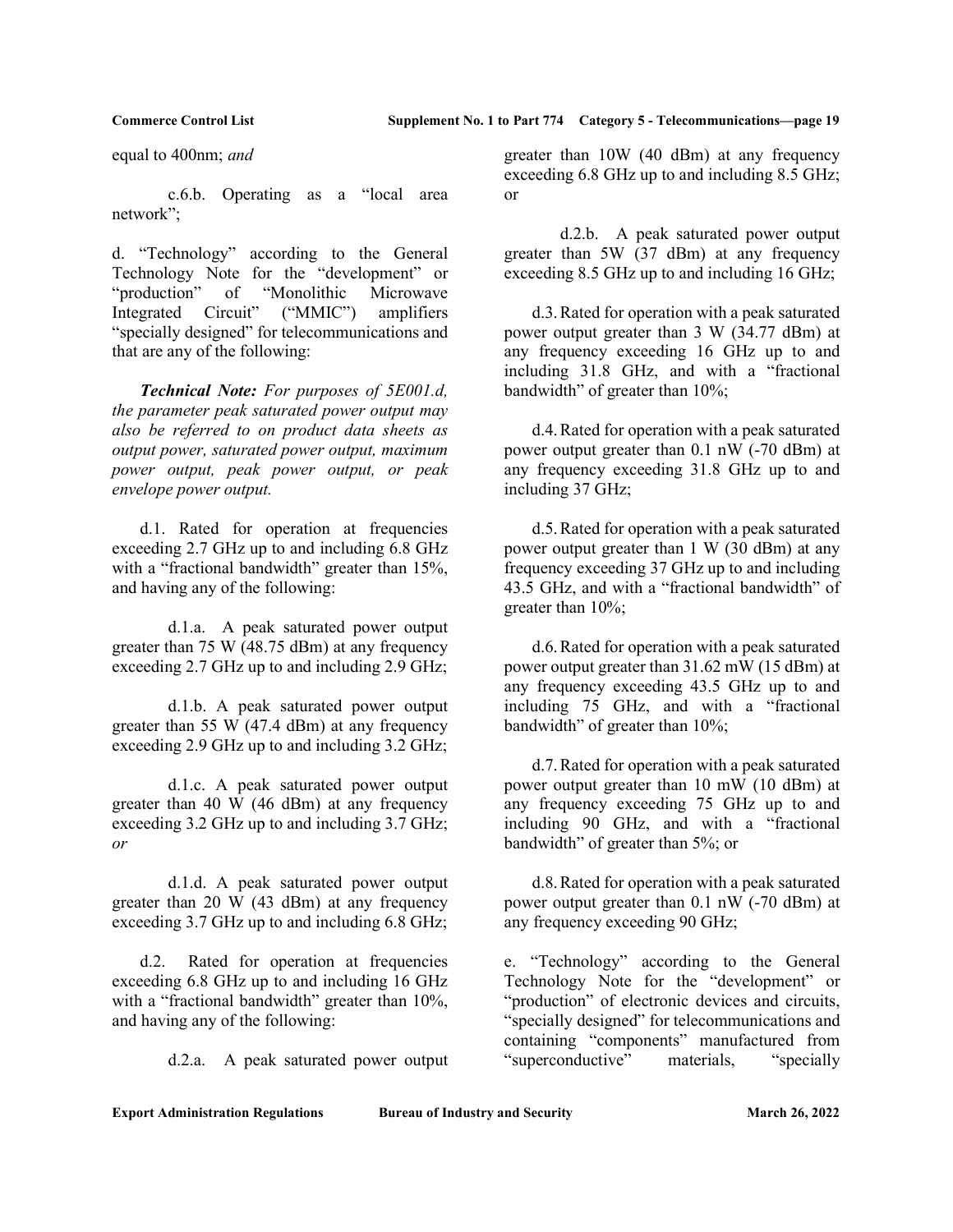designed" for operation at temperatures below the "critical temperature" of at least one of the "superconductive" constituents and having any of the following:

 e.1. Current switching for digital circuits using "superconductive" gates with a product of delay time per gate (in seconds) and power dissipation per gate (in watts) of less than  $10^{-14}$  J; or

 e.2. Frequency selection at all frequencies using resonant circuits with Q-values exceeding 10,000.

5E101 "Technology" according to the General Technology Note for the "development", "production" or "use" of equipment or software controlled by 5A101 or 5D101.

## License Requirements

Reason for Control: MT, AT

| Control(s)                 | Country Chart<br>(See Supp. No.<br>1 to part 738) |
|----------------------------|---------------------------------------------------|
| MT applies to entire entry | MT Column 1                                       |
| AT applies to entire entry | AT Column 1                                       |

List Based License Exceptions (See Part 740 for a description of all license exceptions)

TSR: N/A

## List of Items Controlled

Related Controls: N/A Related Definitions: N/A Items:

The list of items controlled is contained in the ECCN heading.

5E980 "Technology", other than that controlled by 5E001.a (for 5A001.,f.1 and for 5D001.a (for 5A001.f.1)), primarily useful for the "development", "production", or "use" of equipment, functions or features, of equipment controlled by 5A980 or "software" controlled by 5D980.

## License Requirements

Reason for Control: SL, AT

 Controls: SL and AT apply to entire entry. A license is required for all destinations, as specified in §742.13 of the EAR. Accordingly, a column specific to this control does not appear on the Commerce Country Chart (Supplement No. 1 to Part 738 of the EAR).

List Based License Exceptions (See Part 740 for a description of all license exceptions)

TSR: N/A

## List of Items Controlled

Related Controls: See also 5D001.a and .c (for  $5A001.f.1$  equipment),  $5D001.b$ (supporting 5E001.a "technology" for 5A001.f.1 equipment, or for 5D001.a "software" (for **5A001.f.1** equipment)), and 5E001.a (for 5A001.f.1 equipment, or for 5D001.a "software" for 5A001.f.1 equipment). Related Definitions: N/A Items:

The list of items controlled is contained in the ECCN heading.

5E991 "Technology" for the "development", "production" or "use" of equipment controlled by 5A991 or 5B991, or "software" controlled by 5D991, and other "technologies" as follows (see List of Items Controlled).

### License Requirements